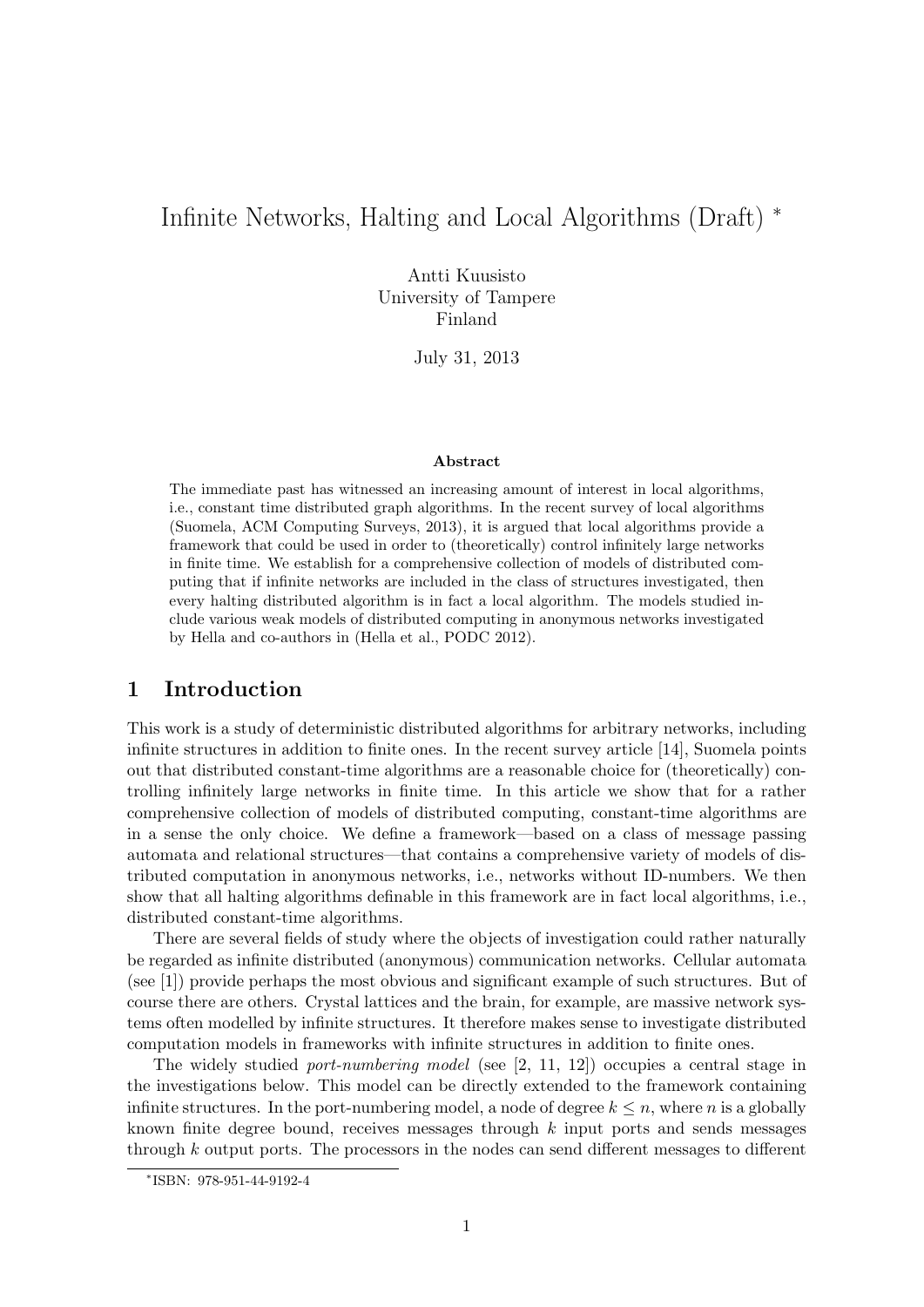neighbours, and also see from which port incoming messages arrive. There are no ID-numbers in this framework, which is in a sense a well-justified choice when infinite models are included in the picture: in the most obvious choices for the theoretical modelling of computation in infinite networks, even the reading of local ID:s would take infinitely long, so (at least synchronized) communication using ID-numbers would be impossible. Notice also that for example cellular automata can be directly simulated in the port-numbering model.

Below we define a rather general and flexible distributed computing model based on relational structures and synchronized message passing automata. For example, each one of the models of distributed computing studied in [11], including the port-numbering model VVc, can be directly simulated in our framework by restricting attention to suitable classes of structures and automata. One of our principal results, Theorem 4.3, states that if the class of communication networks studied is definable by a sentence of first-order logic, then all halting algorithms are local algorithms. For example the classes of networks for the  $VV_c$ model are easily seen to be definable by first-order formulae, as long as structures are allowed to be infinite. In fact, all classes of structures for the models studied in [11] can easily be seen to be first-order definable when the requirement of finiteness is lifted.

The proof of Theorem 4.3 employs methods offered by mathematical logic, and extends the work begun in  $[11]$  (see also the extended version  $[12]$ ). The article  $[11]$  extends the scope of *descriptive complexity theory* (see  $[10, 9, 13]$ ) to the realm of distributed computing by identifying a highly canonical one-to-one link between local algorithms and formulae of modal logic (see [4, 5, 7]). We first establish that *every* halting algorithm in our computation model can be specified by a pair of (possibly infinite) formulae of modal logic. We then use this realization, together with a well-known link between modal logic and first-order logic, in order to facilitate the use of the compactness theorem (see [9]), which is the last step in our proof.

We also investigate the mathematical phenomena that lead to halting in the finite. The weakest (in computational capacity) of the models investigated in [11] is the SB model, which corresponds to the port-numbering model, but with the additional twist that processors are in fact not allowed to see individual port numbers at all. We investigate a generalized version of this model, and show that even in the very weak resulting framework, there are algorithms that are halting but non-local in the finite. This is by no means trivial, and is in fact one of our two principal results, the other one being Theorem 4.3. In order to prove the result, we employ tools from combinatorics or words, namely, the infinite *Morse-Thue sequence*. This infinite binary sequence is known to be cube-free, i.e., it does not have a prefix of the type tuuu, where  $u$  is a nonempty word. This lack of periodicity allows us to design an algorithm that is halting but non-local in the investigated computationally weak framework, as long as attention is limited to finite structures.

The current article continues the logic based investigations into the theory of distributed computing initiated in [11]. There are several possible related future research directions that could and should be followed. The article [11] and the current article investigate anonymous models by using tools of modal logic. Hybrid logic (see [3]) is a subfield of modal logic that investigates systems extended with so-called nominals, which are objects that are true in exactly one node of each model, and therefore naturally correspond to ID-numbers. It would be interesting to see how this link could be used.

This article is a draft. A polished up and corrected version will appear somewhere later on.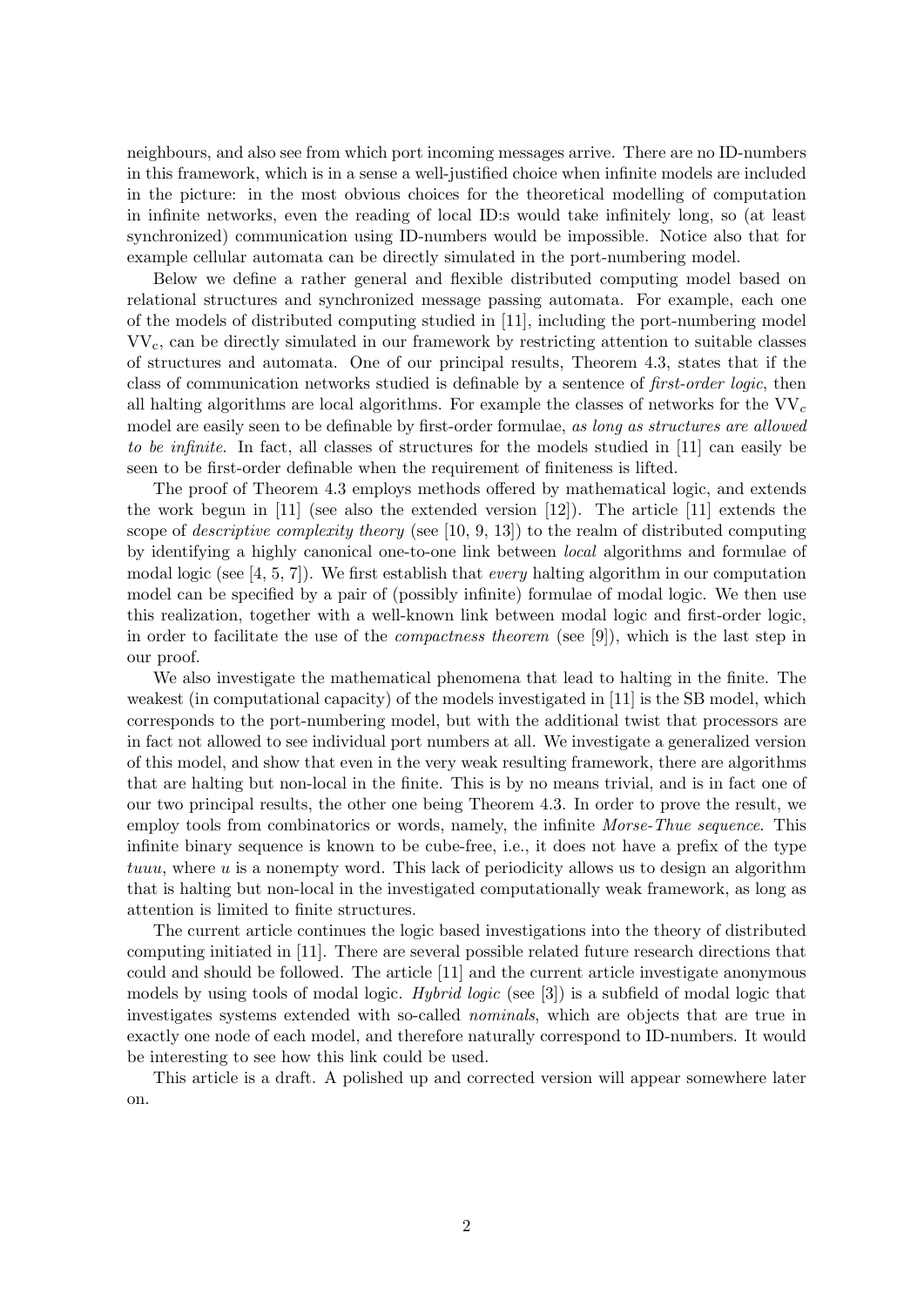#### 2 Preliminaries

Let  $\Pi$  be a finite set of unary predicate symbols  $P \in \Pi$  and  $\mathcal R$  a finite set of binary predicate symbols  $R \in \mathcal{R}$ . These symbols are also called *relation symbols*. The set of  $(\Pi, \mathcal{R})$ -formulae of modal logic  $ML(\Pi, \mathcal{R})$  is generated by the grammar

$$
\varphi\;::=\;\top\;\vert\;P\;\vert\;\neg\varphi\;|\;(\varphi_1\wedge\varphi_2)\;|\;\langle R\,\rangle\varphi,
$$

where P is any symbol in  $\Pi$ , R any symbol in R, and  $\top$  is a logical constant symbol. Let VAR = { $x_i | i \in \mathbb{N}$ } be a set of variable symbols. The set of  $(\Pi, \mathcal{R})$ -formulae of first-order *logic*  $FO(\Pi, \mathcal{R})$  is generated by the grammar

$$
\varphi \ ::= \top \mid x = y \mid P(x) \mid R(x, y) \mid \neg \varphi \mid (\varphi_1 \land \varphi_2) \mid \exists x \varphi,
$$

where x and y are any symbols in VAR, P any symbol in  $\Pi$ , R any symbol in  $\mathcal{R}$ , and  $\top$  a logical constant symbol. For both logics, we define the abbreviation  $\bot = \neg \top$ . We also use the abbreviation symbols  $\vee$ ,  $\rightarrow$  and  $\leftrightarrow$  in the usual way. The modal depth  $md(\varphi)$ of a formula is defined recursively such that  $md(\top) = md(P) = 0$ ,  $md(\neg \psi) = md(\psi)$ ,  $md(\psi \wedge \chi) = max\{md(\psi), md(\chi)\}\text{, and } md(\langle R \rangle \psi) = md(\psi) + 1.$ 

Let  $\Pi = \{P_1, ..., P_n\}$  and  $\mathcal{R} = \{R_1, ..., R_m\}$ . A  $(\Pi, \mathcal{R})$ -model is a structure  $M =$  $(W, P_1^M, ..., P_n^M, R_1^M, ..., R_m^M)$ , where W is an arbitrary nonempty set (called the *domain* of the model M), each  $P_i^M$  is a unary relation  $P_i^M \subseteq W$ , and each  $R_i^M$  a binary relation  $R_i^M \subseteq W \times W$ . The semantics of  $ML(\Pi, \mathcal{R})$  is defined with respect to pointed  $(\Pi, \mathcal{R})$ -models  $(M, w)$ , where  $M = (W, P_1^M, ..., P_n^M, R_1^M, ..., R_m^M)$  is a  $(\Pi, \mathcal{R})$ -model and  $w \in W$  a point or a node of (the domain of) M.

For each  $P_i \in \Pi$ , we define  $(M, w) \models P_i$  iff  $w \in P_i^M$ . We also define  $(M, w) \models \top$ . We then recursively define

$$
(M, w) \models \neg \varphi \Leftrightarrow (M, w) \not\models \varphi, (M, w) \models (\varphi \land \psi) \Leftrightarrow (M, w) \models \varphi \text{ and } (M, w) \models \psi, (M, w) \models \langle R_i \rangle \varphi \Leftrightarrow \exists v \in W((w, v) \in R_i^M \text{ and } (M, v) \models \varphi).
$$

The semantics of  $FO(\Pi, \mathcal{R})$  is defined with respect to  $(\Pi, \mathcal{R})$ -interpretations  $(M, f)$ , where  $M = (W, P_1^M, ..., P_n^M, R_1^M, ..., R_m^M)$  is a  $(\Pi, \mathcal{R})$ -model and f is an assignment function f: VAR  $\longrightarrow$  W giving an interpretation to each one of the variables in VAR. We define that  $(M, f) \models x = y \Leftrightarrow f(x) = f(y), (M, f) \models P_i(x) \Leftrightarrow f(x) \in P_i^M$ , and  $(M, f) \models R_i(x, y) \Leftrightarrow f(x, y) \Leftrightarrow f(x, y) \Leftrightarrow f(x, y) \Leftrightarrow f(x, y) \Leftrightarrow f(x, y) \Leftrightarrow f(x, y) \Leftrightarrow f(x, y) \Leftrightarrow f(x, y) \Leftrightarrow f(x, y) \Leftrightarrow f(x, y) \Leftrightarrow f(x, y) \Leftrightarrow f(x, y) \Leftrightarrow f(x, y) \Leftrightarrow f(x, y) \Leftrightarrow f(x, y) \Leftright$  $(f(x), f(y)) \in R_i^M$ . We also define  $(M, f) \models \top$ . We then recursively define

$$
(M, f) \models \neg \varphi \Leftrightarrow (M, f) \not\models \varphi,
$$
  
\n
$$
(M, f) \models (\varphi \land \psi) \Leftrightarrow (M, f) \models \varphi \text{ and } (M, f) \models \psi,
$$
  
\n
$$
(M, f) \models \exists x \varphi \Leftrightarrow \exists v \in W((M, f[x \mapsto v]) \models \varphi),
$$

where  $f[x \mapsto v]$  is the function  $g: VAR \to W$  such that

$$
g(y) = \begin{cases} v & \text{if } y = x, \\ f(y) & \text{if } y \neq x. \end{cases}
$$

It is important to notice that modal logic can be directly translated into first-order logic. This is folklore to modal logicians, but worth discussing explicitly in the context of the current article. We define the *standard translation* from  $ML(\Pi, \mathcal{R})$  into  $FO(\Pi, \mathcal{R})$ . Let  $St_x(\top) = \top$ ,  $St_x(P_i) = P_i(x)$ ,  $St_x(\varphi \wedge \psi) = (St_x(\varphi) \wedge St_x(\psi))$ ,  $St_x(\neg \varphi) = \neg St_x(\varphi)$ , and  $St_x(\langle R_i \rangle \varphi) = \exists y (R_i(x, y) \wedge St_y(\varphi)),$  where  $y \neq x$ . It is easy to see that  $(M, v) \models \varphi$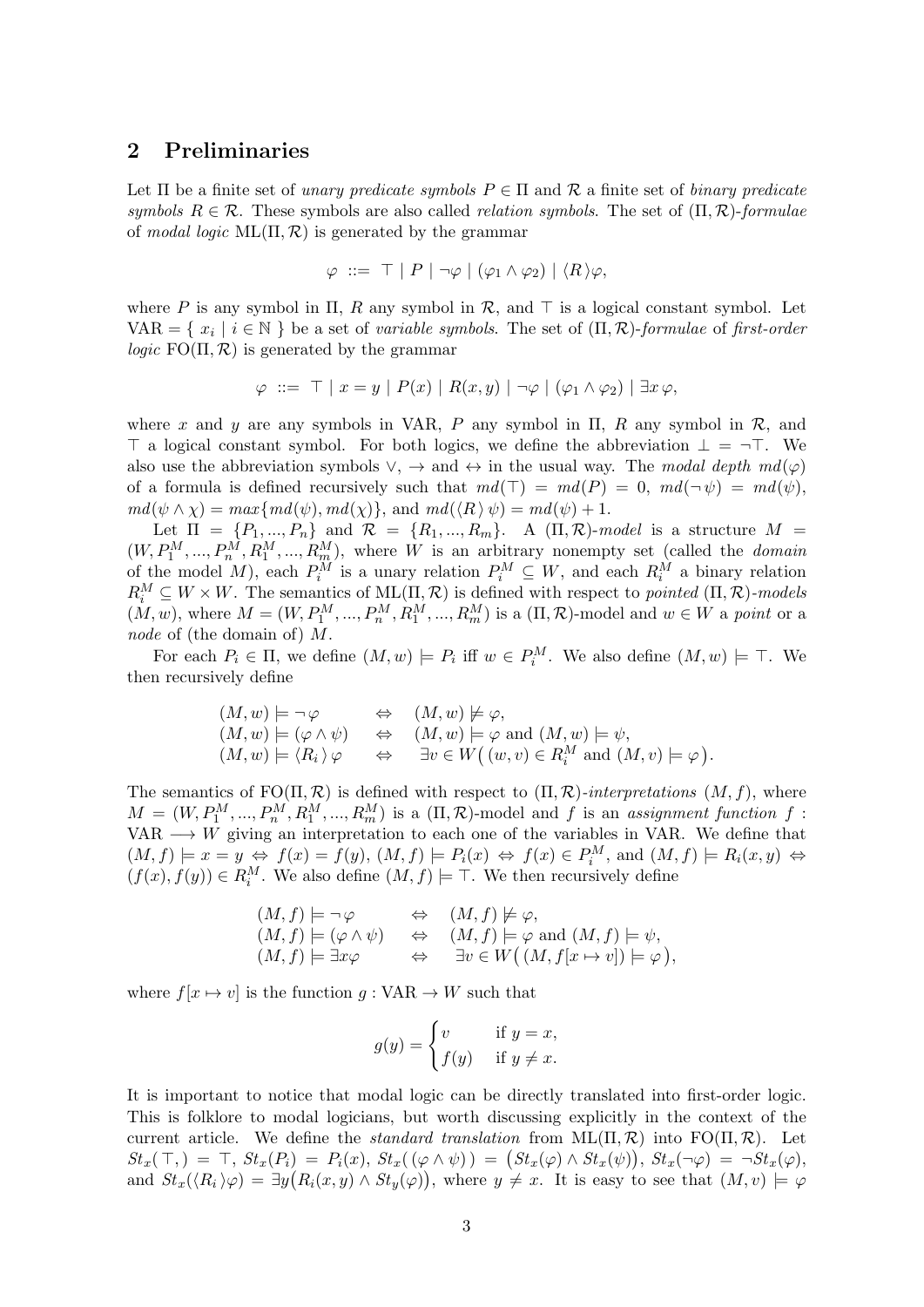iff  $(M, f[x \mapsto v]) \models St_x(\varphi)$ . Therefore modal logic can simply be considered a fragment of first-order logic.

If  $\Phi$  is a set of formulae,  $\bigvee \Phi$  and  $\bigwedge \Phi$  denote the *disjunction* and *conjunction* of the formulae in  $\Phi$ . The set  $\Phi$  can be infinite, but then neither the formula  $\bigvee \Phi$  nor the formula  $\bigwedge \Phi$  is a formula of ML $(\Pi, \mathcal{R})$  or FO $(\Pi, \mathcal{R})$ . Let X be a pointed model or an interpretation. We define  $X \models \bigvee \Phi$  if there exists at least one formula  $\varphi \in \Phi$  such that  $X \models \varphi$ . We define  $X \models \bigwedge \Phi$  if  $X \models \varphi$  for all  $\varphi \in \Phi$ . If T is a set of formulae, then  $X \models T$  means that  $X \models \varphi$ for all  $\varphi \in T$ . When we write  $T \models \varphi$ , we mean that the implication  $X \models T \Rightarrow X \models \varphi$  holds for all pointed  $(\Pi, \mathcal{R})$ -models (or  $(\Pi, \mathcal{R})$ -interpretations) X. Two  $(\Pi, \mathcal{R})$ -formulae  $\varphi$  and  $\psi$ are equivalent, if the equivalence  $X \models \varphi \Leftrightarrow X \models \psi$  holds for all pointed  $(\Pi, \mathcal{R})$ -models (or all  $(\Pi, \mathcal{R})$ -interpretations) X.

Let H be a class of pointed  $(\Pi, \mathcal{R})$ -models, and let  $\mathcal{K} \subseteq \mathcal{H}$ . A modal formula  $\varphi$  defines the class K with respect to H, if for all  $(M, w) \in \mathcal{H}$ , we have  $(M, w) \models \varphi \Leftrightarrow (M, w) \in \mathcal{K}$ . If some formula  $\psi$  defines a class J of pointed  $(\Pi, \mathcal{R})$ -models with respect to the class of exactly all pointed  $(\Pi, \mathcal{R})$ -models, we simply say that  $\psi$  defines  $\mathcal{J}$ . The set  $Fr(\varphi)$  of free variables of a first-order  $(\Pi, \mathcal{R})$ -formula  $\varphi$  is defined recursively such that  $Fr(\top) = \emptyset$ ,  $Fr(P(x)) = \{x\}$ ,  $Fr(x = y) = Fr(R(x, y)) = \{x, y\}, Fr(\varphi \wedge \psi) = Fr(\varphi) \cup Fr(\psi), Fr(\neg \varphi) = Fr(\varphi),$  and  $Fr(\exists x\varphi) = Fr(\varphi) \setminus \{x\}$ . A first-order  $(\Pi, \mathcal{R})$ -formula whose set of free variables is empty, is a first-order  $(\Pi, \mathcal{R})$ -sentence. If M is a  $(\Pi, \mathcal{R})$ -model and  $\varphi$  a first-order  $(\Pi, \mathcal{R})$ -sentence, we write  $M \models \varphi$  if  $(M, f) \models \varphi$  for some assignment f. Let J be any class of pointed  $(\Pi, \mathcal{R})$ models. A first-order  $(\Pi, \mathcal{R})$ -sentence  $\varphi$  defines the class  $\mathcal J$  of pointed  $(\Pi, \mathcal{R})$ -models if for all pointed  $(\Pi, \mathcal{R})$ -models  $(M, w)$ , we have  $M \models \varphi \Leftrightarrow (M, w) \in \mathcal{J}$ .

Let  $\Pi$  and  $\mathcal{R} = \{R_1, ..., R_k\}$  be finite sets of unary predicate symbols and binary predicate symbols, respectively. A message passing automaton A of the vocabulary  $(\Pi, \mathcal{R})$ , or a  $(\Pi, \mathcal{R})$ automaton, is a tuple  $(Q, \mathcal{M}, \pi, \delta, \mu, F, G)$ . The object Q is a nonempty set of states. The set  $Q$  can be finite or countably infinite. The object  $\mathcal M$  is a nonempty set of *messages*. The set M can be finite or countably infinite. The object  $\pi: Pow(\Pi) \longrightarrow Q$  is an *initial transition* function that determines the beginning state of A. The object  $\delta : (Pow(\mathcal{M}))^k \times Q \longrightarrow Q$  is a transition function that constructs a new state in Q when given a k-tuple  $(N_1, ..., N_k)$  $(Pow(\mathcal{M}))^k$  of received message sets and a previous state in Q. The object  $\mu: Q \times \mathcal{R} \longrightarrow \mathcal{M}$ is a message construction function that constructs a message for the automaton to send forward when given a state of the automaton and a communication channel  $R_i$ . The object  $F \subseteq Q$  is the set of accepting states of the automaton. The object  $G \subseteq Q \setminus F$  is the set of rejecting states of the automaton.

Let  $\mathcal{R} = \{R_1, ..., R_k\}$  and  $\Pi = \{P_1, ..., P_m\}$ . If  $(M, w)$  is a  $(\Pi, \mathcal{R})$ -model, the set of  $R_i$ -predecessors of w is the set of nodes u in the domain of M such that  $R_i(u, w)$ , and the set of  $R_i$ -successors of w is the set of nodes u such that  $R_i(w, u)$ . The set of  $R_i$ -successors of w is denoted by  $succ(R_i, w)$ . A message passing  $(\Pi, \mathcal{R})$ -automaton A is run on a  $(\Pi, \mathcal{R})$ -model  $M = (W, R_1, ..., R_k, P_1, ..., P_m)$ , considered to be a distributed system. On the intuitive level, we place a copy  $(A, w)$  of the automaton to each node  $w \in W$ . Then, each automaton  $(A, w)$  first scans the local information of the node w, i.e., finds the set of predicates  $P_i \in \Pi$ such that  $(M, w) \models P_i$ , and then makes a transition to a beginning state based on the local information. Then, the automata  $(A, w)$ , where  $w \in W$ , begin running in synchronized steps. During each step, each automaton  $(A, w)$  sends, for each  $i \in \{1, ..., k\}$ , a message  $m_i$  to the  $R_i$ -predecessors of w.<sup>1</sup> The automaton  $(A, w)$  also receives a tuple  $(N_1, ..., N_k)$  of message sets  $N_i$  such that set  $N_i$  is received from the  $R_i$ -successors of w. Then the automaton updates

<sup>&</sup>lt;sup>1</sup>Therefore information flows opposite to the direction of the arrows (i.e., ordered pairs) of  $R_i$ . The reason for this choice is technical, and could be avoided. The choice is due to the relationship between modal logic and message passing automata. An alternative approach would be to consider modal logics with the truth of  $\langle R_i \rangle \varphi$  defined such that  $(M, w) \models \langle R_i \rangle \varphi$  iff  $\exists v \in W((v, w) \in R^M \text{ and } (M, v) \models \varphi)$ .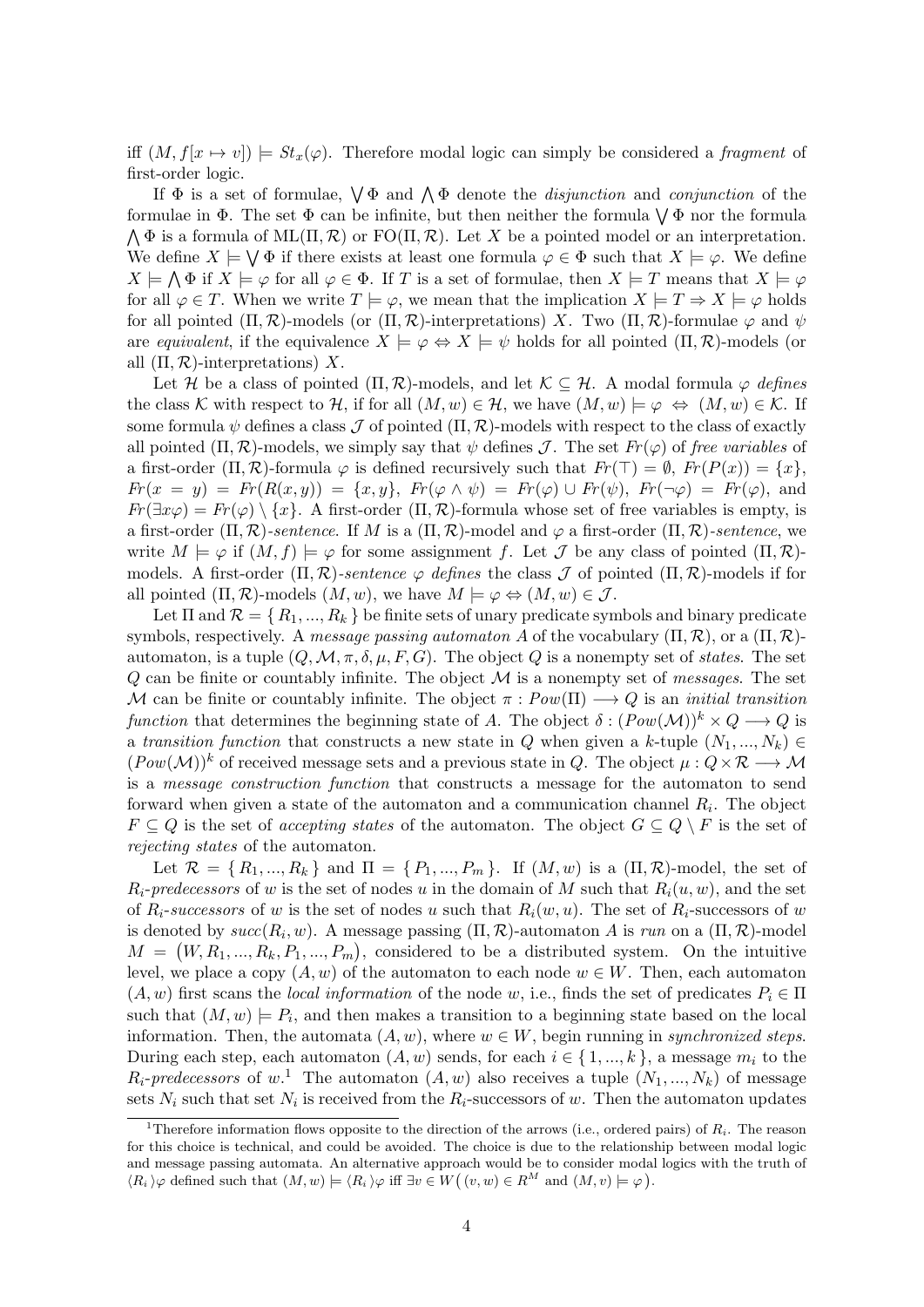its state based on the received messages and the previous state.

More formally, a  $(\Pi, \mathcal{R})$ -model  $(W, R_1, ..., R_k, P_1, ..., P_m)$  and a  $(\Pi, \mathcal{R})$ -automaton  $A =$  $(Q, \mathcal{M}, \pi, \delta, \mu, F, G)$  define a synchronized distributed computation system which executes communication rounds defined as follows. Each round  $n \in \mathbb{N}$  defines a global configuration  $f_n: W \longrightarrow Q$ . The configuration  $f_0$  of the zeroth round is the function  $f_0$  such that  $f_0(w) = \pi({P \in \Pi \mid w \in P^M})$  for all  $w \in W$ . Recursively, assume that we have defined  $f_n$ , and let  $(N_1, ..., N_k)$  be a tuple of message sets

$$
N_i = \{ m \in \mathcal{M} \mid m = \mu(f_n(v), R_i), v \in succ(R_i, w) \}.
$$

Then  $f_{n+1}(w) = \delta((N_1, ..., N_k), f_n(w)).$ 

When we talk about the state of the automaton  $A$  at the node  $w$  in round  $n$ , we mean the state  $f_n(w)$ . We define that an automaton A accepts a pointed model  $(M, w)$  if there exists some  $n \in \mathbb{N}$  such that  $f_n(w) \in F$ , and furthermore, for all  $m < n$ ,  $f_m(w) \notin G$ . Similarly, A rejects  $(M, w)$  if there exists some  $n \in \mathbb{N}$  such that  $f_n(w) \in G$ , and for all  $m < n$ ,  $f_m(w) \notin F$ . Notice that A may keep passing messages and changing state even after it has accepted or rejected. Defining automata this way was an essential step in the original process of developing the results below and those in [6]. Also, this definition is rather general, and automata that stop sending messages can be modelled in this framework by for example automata that begin sending some constant message "I have halted" once they have accepted or rejected.

Let C be the class of all pointed  $(\Pi, \mathcal{R})$ -models. Let  $\mathcal{H} \subseteq \mathcal{C}$ . We say that A accepts (rejects) H, if the class of pointed models in C that A accepts (rejects) is H. Let  $\mathcal{J} \subseteq \mathcal{K} \subseteq \mathcal{C}$ . We say that A accepts (rejects)  $\mathcal J$  in  $\mathcal K$ , if the class of pointed models in  $\mathcal K$  that A accepts (rejects) is J. A ( $\Pi$ ,  $\mathcal{R}$ )-automaton A converges in the class K, if for all  $(M, w) \in \mathcal{K}$ , the automaton A either accepts or rejects  $(M, w)$ . A  $(\Pi, \mathcal{R})$ -automaton  $A = (Q, \mathcal{M}, \pi, \delta, \mu, F, G)$ halts in K if A converges in K, and furthermore, for each state  $q \in F \cup G$  that is obtained by A at some  $(M, w) \in \mathcal{K}$ , the state of A at  $(M, w)$  will be q forever once q has been once obtained. We say that the automaton A specifies a local algorithm in  $K$  if there exists some  $n \in \mathbb{N}$  such that for all  $(M, w) \in \mathcal{K}$ , the automaton A accepts or rejects  $(M, w)$  in some round  $m \leq n$ . For the sake of curiosity, note that even if A specifies a local algorithm, it does not necessarily halt. But of course a corresponding halting automaton exists.

Our framework with  $(\Pi, \mathcal{R})$ -automata operating on  $(\Pi, \mathcal{R})$ -models is quite flexible and general. For example, each one of the models of distributed computing studied in [11] can be directly simulated in our framework by restricting attention to suitable classes of structures and automata. Let us have a closer look at this matter.

Let  $\mathcal{R} = \{R\}$  and let  $\Pi$  be any finite set. If M is  $(\Pi, \mathcal{R})$ -model, where  $R^M$  is a symmetric and irreflexive binary relation, then let us call  $M$  an  $SB(\Pi)$ -model. These models are intimately related to the weakest (in computational capacity) computation model SB studied in [11].

Let  $n \in \mathbb{N} \setminus \{0\}$  and  $S = \{1, ..., n\}$ . Let  $\Pi = \{P_0, ..., P_n\}$ , and  $\mathcal{R} = \{R_{(i,j)} \mid (i,j) \in \mathcal{R}\}$  $S \times S$ . A pointed  $(\Pi, \mathcal{R})$ -model  $(M, w)$  is an *n-port-numbering structure*, or a PN(*n*)structure, if it satisfies the following rather long list of conditions. The union  $R$  of the relations  $R_{(i,j)}^M$  is a symmetric and irreflexive relation. For each two distinct pairs  $(i, j), (k, l) \in S \times S$ , if  $R_{(i,j)}^M(u,v)$ , then  $R_{(k,l)}^M(u,v)$  does not hold. For each  $(i,j) \in S \times S$ , if  $R_{(i,j)}^M(u,v)$ , then  $R_{(j,i)}^M(v, u)$ . For each  $(i, j) \in S \times S$ , the out-degree and in-degree of  $R_{(i,j)}^M$  is at most one at each node. If  $R_{(i,j)}(u, v)$  for some nodes u and v and some  $i, j \in S$ , then, if  $k < i$ , there exists some  $l \in S$  and some node v' such that  $R_{(k,l)}^M(u, v')$ . Similarly, if  $R_{(i,j)}^M(u, v)$  for some nodes u and v and some  $i, j \in S$ , then, if  $k < j$ , there exists some  $l \in S$  and some node u' such that  $R_{(l,k)}^M(u',v)$ . Finally, for each node u and each  $i \in S$ , we have  $u \in P_i^M$  if and only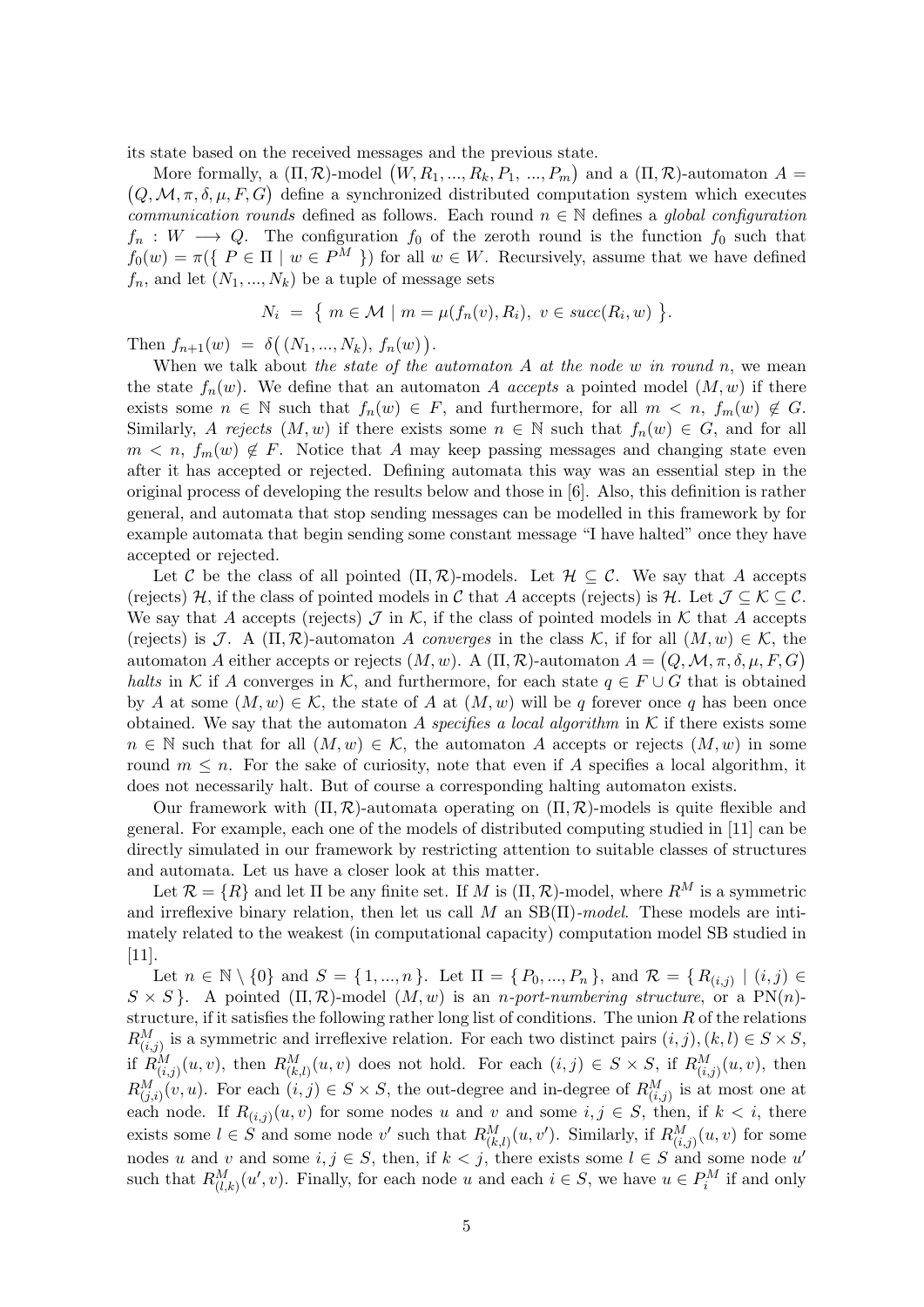if the out-degree (or equivalently, in-degree) of the union R of all the relations  $R_{(l,j)}^M$  is i at  $u$ .

It is straightforward to show that there exists a first-order  $(\Pi, \mathcal{R})$ -sentence  $\varphi_{PN(n)}$  that defines the class  $\mathcal{PN}(n)$  of all PN(n)-structures. The class of finite PN(n)-structures is exactly the collection of communication networks of maximum degree  $n$  used in computations in the framework of the port-numbering model  $VV_c$  of [11, 12]. The related collection of  $VV_c$ algorithms corresponds to the class of algorithms that can be specified by  $(\Pi, \mathcal{R})$ -automata that halt in all finite  $PN(n)$  structures. Therefore the class  $PN(n)$  of exactly all  $PN(n)$ structures, together with  $(\Pi, \mathcal{R})$ -automata, defines a generalization of the port-numbering model to the context with infinite structures in addition to finite ones. Theorem 4.3 shows that all halting algorithms for  $\mathcal{PN}(n)$  run in constant-time. There are no non-local halting algorithms in the framework of the port-numbering model when infinite structures are included in the picture.

### 3 Halting in the finite

When attention is restricted to finite models only, halting non-local algorithms exist even in the framework of SB( $\Pi$ )-models. Let  $\Pi = \{P_0, P_1, Q_1, Q_2, Q_3\}$  and  $\mathcal{R} = \{R\}$ . We shall show that there exists a non-local algorithm that halts in the class of exactly all finite  $SB(\Pi)$ models.

We shall begin by sketching an intuitive picture of the way the algorithm roughly works. The unary predicates  $P_0$  and  $P_1$  will be used in order to define binary words in  $\{0,1\}^*$  that correspond to finite paths<sup>2</sup> in  $(\Pi, \mathcal{R})$ -models. Each node w will store sets of increasingly long finite binary words that are generated along paths that originate from  $w$ . The related paths will be oriented by the predicates  $Q_1$ ,  $Q_2$  and  $Q_3$  such that if a node u is labelled by  $Q_i$ , then its successor is labelled by  $Q_{f(i)}$ , where  $f: \{1,2,3\} \longrightarrow \{1,2,3\}$  is the cyclic permutation  $1 \mapsto 2 \mapsto 3 \mapsto 1$ . A node w will halt if it records some word  $s \in \{0,1\}^*$  that contains a *cube* as a factor, i.e., a word  $s = tuuuv$ , where u is a *nonempty* word in  $\{0,1\}^*$ and  $t, v \in \{0, 1\}^*$ . Upon halting, the node will send an instruction to halt to its neighbours, who will then pass it on and halt, so the halting instruction spreads out in the connected component of  $w$  causing further and further nodes to halt. A globally spreading halting instruction can also be generated due to the detection of an undesirable labelling pattern defined by the unary predicates in  $\Pi$ . A node accepts iff it halts in a round  $n \in \mathbb{N}$  for some even number n. Otherwise it will reject. The fact that the algorithm is not local follows from the existence of arbitrarily long cube-free finite words. Indeed, there exists an infinite cube-free word, known as the Morse-Thue sequence, see [1] for example.

Let us say that a node w is a  $Q_1$ -node if  $(M, w) \models Q_1 \land \neg Q_2 \land \neg Q_3$ . Similarly, w is a Q<sub>2</sub>-node if  $(M, w) \models Q_2 \land \neg Q_1 \land \neg Q_3$  and a  $Q_3$ -node if  $(M, w) \models Q_3 \land \neg Q_1 \land \neg Q_2$ . A node w is properly oriented if w is a  $Q_i$ -node for some  $i \in \{1,2,3\}$ , and furthermore, w has a  $Q_i$ -node as a neighbour if and only if  $j \in \{1,2,3\} \setminus \{i\}$ . A node w is proper if it is properly oriented, and furthermore, either  $(M, w) \models P_0 \land \neg P_1$  or  $(M, w) \models P_1 \land \neg P_0$ .

Let  $\{0,1\}^+$  denote the set  $\{0,1\}^* \setminus \{\lambda\}$ , where  $\lambda$  is the empty word. Let  $\mathcal L$  be the set of finite subsets of  $\{0,1\}^+$ . The set of states of the automaton A defining our algorithm is  $\mathcal{L} \times \{0,1\} \times \{1,2,3\} \times \{run, halt\} \times \{0,1\}$ , plus an additional finite set H of states. The set of messages is  $\mathcal{L} \times \{1, 2, 3\} \times \{run, halt\}$ , plus an additional finite set H' of messages.

The first object  $S_1$  of a state  $(S_1, S_2, S_3, S_4, S_5)$  of a node w in round n encodes a collection of words corresponding to paths originating from  $w$ . The paths are labelled by  $Q_1$ ,  $Q_2$  and

<sup>&</sup>lt;sup>2</sup>A path here is any function from some initial segment of N to the domain of the graph such that  $f(i)$  and  $f(i+1)$  are connected by an edge.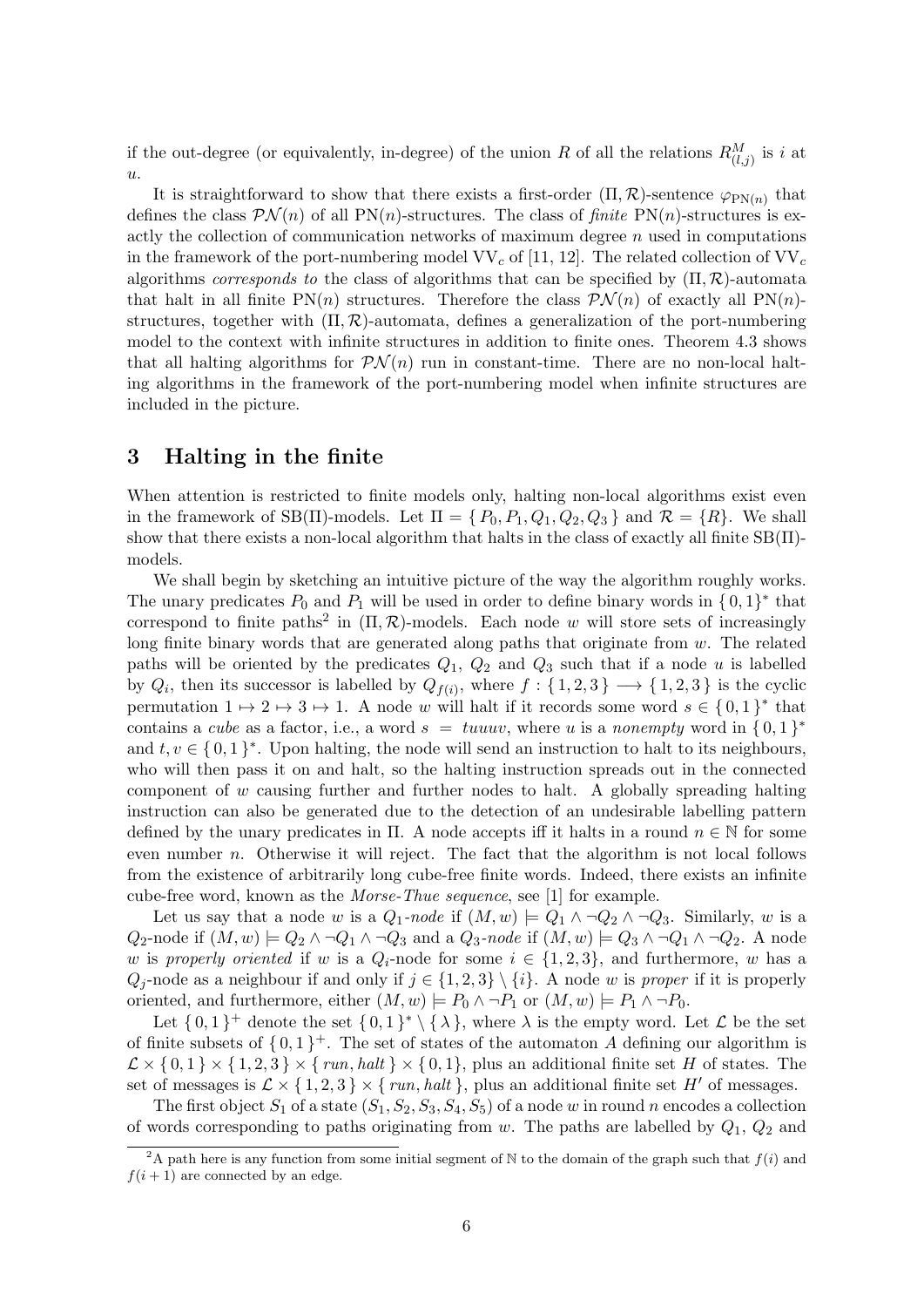$Q_3$  in a cyclic fashion. The longer the automaton computes, the longer the words in  $S_1$ get.  $S_2$  encodes the symbol  $P \in \{P_0, P_1\}$  such that  $(M, w) \models P$ .  $S_3$  encodes the symbol  $Q \in \{Q_1, Q_2, Q_3\}$  such that  $(M, w) \models Q$ . A state  $(S_1, S_2, S_3, S_4, S_5)$  is an accepting state if  $S_4 = \text{halt}$  and  $S_5 = 0$ . A state  $(S_1, S_2, S_3, S_4, S_5)$  is a rejecting state if  $S_4 = \text{halt}$  and  $S_5 = 1$ .

The set  $S_1$  of a message  $(S_1, S_2, S_3)$  is a set of binary words, corresponding to the language recorded by the sending node.  $S_2$  encodes the label in  $\{Q_1, Q_2, Q_3\}$  that labels the sending node.  $S_3$  is a halting instruction if  $S_3 = halt$ .

In the very beginning of the computation, the algorithm makes use of the the additional states in  $H$  and messages in  $H'$  in order to establish whether the nodes in the network are proper. Then, if a node w is proper and  $(M, w) \models P_x \land Q_y$ , where  $x \in \{0, 1\}$  and  $y \in \{1, 2, 3\}$ , the state of A at w in round 1 is  $({x}, x, y, run, 1)$ . If w is not proper, then the state of A at w in round 1 is  $({x}, x, y, halt, 1)$ , where x and y are fixed arbitrarily.

Let S be the set of messages received by a node w in some round  $n+1$ , where  $n \in \mathbb{N} \setminus \{0\}$ . Let  $(S_1, S_2, S_3, S_4, S_5)$  be the state of w in round n. If  $S_4 = \text{halt}$ , then the new state is  $(S_1, S_2, S_3, S_4, S_5)$ . Otherwise the new state  $(S'_1, S'_2, S'_3, S'_4, S'_5)$  is defined as follows.

Let  $f: \{1,2,3\} \longrightarrow \{1,2,3\}$  be the cyclic permutation  $1 \mapsto 2 \mapsto 3 \mapsto 1$ . Assume first that S does not contain a tuple of the form  $(A, B, halt)$ . Then we define

 $S'_1 = \{ v \in \{0,1\}^* \mid v = xu \text{ such that } x = S_2 \text{ and } u \in T \text{ for some } (T, f(S_3), run) \in S \}.$ 

We set  $S_2' = S_2$  and  $S_3' = S_3$ . We let  $S_4' = \text{halt}$  iff  $S_1'$  contains a word with a cube as a factor. We let  $S_5' \in \{0,1\} \setminus \{S_5\}$ . If S contains a tuple of the form  $(A, B, halt)$ , we define  $(S'_1, S'_2, S'_3, S'_4, S'_5) = (X, Y, Z, halt, x),$  where  $x \in \{0,1\} \setminus \{S_5\}$ , and X, Y and Z are fixed arbitrarily.

Let  $(S_1, S_2, S_3, S_4, S_5)$  be the state of A at w in round n, where  $n \in \mathbb{N} \setminus \{0\}$ . If  $S_4 = run$ , the message broadcast by A at w in round  $n+1$  is  $(S_1, S_3, run)$ , and if  $S_4 = halt$ , the message is  $(X, Y, halt)$ , where X and Y are fixed arbitrarily.

**Theorem 3.1.** Let  $\Pi$  be as defined above. There exists an  $SB(\Pi)$  automaton A that is halting but non-local in the class of finite pointed SB(Π)-models. There exists no SB(Π) automaton that specifies a local algorithm in the finite and accepts exactly the class of pointed models accepted by A.

Proof. We shall first establish that the algorithm defined above halts in the class of finite pointed SB( $\Pi$ )-models. Assume that it does not halt in some finite model  $(M, w)$ . By symmetry, we may assume that  $(M, w) \models Q_1 \land \neg Q_2 \land \neg Q_3$ . It is easy to see that for each  $n \in \mathbb{N}$ , the node w must be the first member  $w_0$  of some finite path  $(w_i)_{i \in \{0, \ldots, n\}}$  of proper nodes that satisfy the predicates  $Q_i$  in the cyclic fashion such that  $(M, w_1) \models Q_1$ ,  $(M, w_2) \models Q_2, (M, w_3) \models Q_3, (M, w_4) \models Q_1$  and so on. Therefore, since M is a finite model, the node w must be the first member  $w_0$  of some infinite path  $(w_i)_{i\in\mathbb{N}}$  of proper nodes that satisfy the predicates  $Q_i$  in the cyclic fashion, and the path must contain a cycle. The cycle will generate a word with a cube factor that will ultimately be detected at w. Therefore the automaton at w halts. This is a contradiction.

To see that the automaton does not define a constant-time algorithm, consider for example cycle graphs with only proper nodes that satisfy the predicates  $Q_1$ ,  $Q_2$  and  $Q_3$  in the cyclic fashion. Let  $\omega$  denote the infinite Morse-Thue sequence of zeros and ones. The sequence does not contain a cube factor. For each finite prefix v of  $\omega$  of some lenth  $k = 3n$ , where  $n \in \mathbb{N}_{\geq 1}$ , let  $C(v)$  denote the  $(\{P_0, P_1, Q_1, Q_2, Q_3\}, \{R\})$ -model M such that the following conditions hold.

1. M is a (labelled) cycle graph whose domain is a cycle  $(v_i)_{i \in \{0,\ldots,k-1\}}$ . So  $(u, v) \in R$ iff we have  $\{u, v\} = \{v_i, v_{i+1}\}$  for some i or  $\{u, v\} = \{v_0, v_{k-1}\}.$  Each node is proper.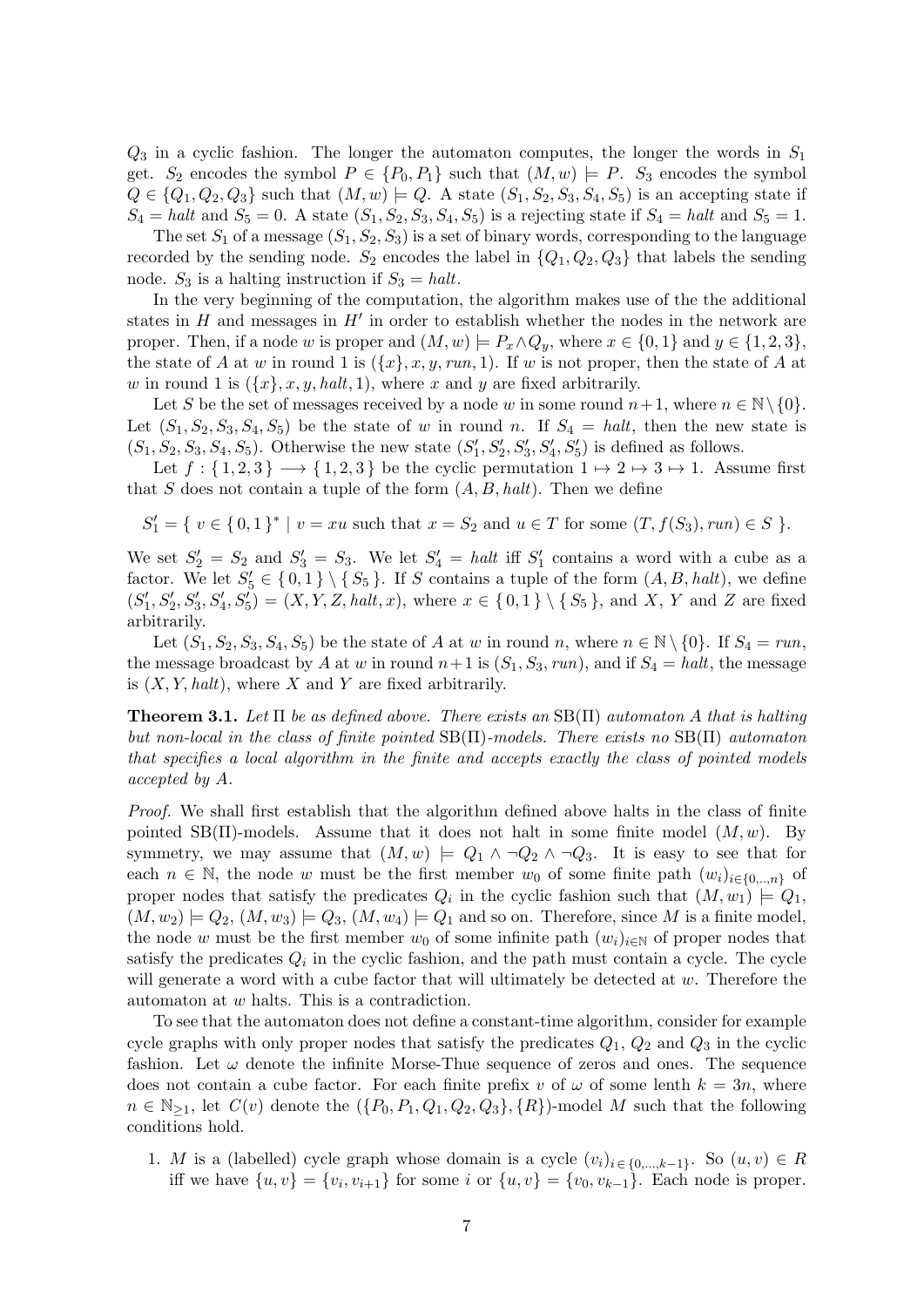$(M, v_0) \models Q_1$  and  $(M, v_1) \models Q_2$ . (Cyclicity is not an essential point here, as we shall see.)

2. The sequence  $(v_0, \ldots v_{k-1})$  and the predicates  $P_0$  and  $P_1$  define the prefix v of the Morse-Thue sequence: for each  $i \in \{0, ..., k-1\}$ , we have  $(M, v_i) \models P_x$  if  $x \in \{0, 1\}$  is the i-th letter of the Morse-Thue sequence (assuming the convention that the Morse-Thue sequence begins with the *zeroth* letter).

Since there are such cycle graphs  $C(v)$  of arbitrarily large finite sizes, and since the Morse-Thue sequence is cube-free, it is easy to see that the automaton  $A$  is not a constant-time automaton; consider points far from  $v_0$ . By considering path graphs of different lengths that contain finite prefixes of the Morse-Thue sequence,<sup>3</sup> it is easy to see that there is no constant-time automaton that accepts exactly the same pointed models as A.  $\Box$ 

#### 4 Halting and convergence in arbitrary networks

The aim of this section is to prove Theorem 4.3 and discuss some of its corollaries.

Let  $\Pi$  be a finite set of unary relation symbols and  $\mathcal{R} = \{R_1, ..., R_k\}$  a finite set of binary relation symbols. The set  $T_0$  of  $(\Pi, \mathcal{R}, 0)$ -types is defined to be the set containing a conjunction  $\Lambda$  $P \in U$  $P \wedge \wedge$  $P \in \Pi \backslash U$  $\neg P$  for each set  $U \subseteq \Pi$ , and no other formulae. We assume some canonical bracketing and ordering of conjuncts, so that there is exactly one conjunction for each set  $U \subseteq \Pi$  in  $T_0$ . Note also that  $\bigwedge \emptyset = \top$ . The  $(\Pi, \mathcal{R}, 0)$ -type  $\tau_{(M,w),0}$  of a pointed

 $(\Pi, \mathcal{R})$ -model  $(M, w)$  is the unique formula  $\varphi$  in  $T_0$  such that  $(M, w) \models \varphi$ . Assume then, recursively, that we have defined the set  $T_n$  of  $(\Pi, \mathcal{R}, n)$ -types. Assume that  $T_n$  is finite, and assume also that each pointed  $(\Pi, \mathcal{R})$ -model  $(M, w)$  satisfies exactly one  $(\Pi, \mathcal{R}, n)$ -type  $\tau_{(M,w),n}$ . Define

$$
\tau_{(M,w),n+1} := \tau_{(M,w),n}
$$
  

$$
\wedge \bigwedge \{ \langle R_i \rangle \tau \mid \tau \in T_n, (M,w) \models \langle R_i \rangle \tau, i \in \{1, ..., k\} \}
$$
  

$$
\wedge \bigwedge \{\neg \langle R_i \rangle \tau \mid \tau \in T_n, (M,w) \not\models \langle R_i \rangle \tau, i \in \{1, ..., k\} \}.
$$

The formula  $\tau_{(M,w),n+1}$  is the  $(\Pi,\mathcal{R},n+1)$ -type of  $(M,w)$ . We assume some standard ordering of conjuncts and bracketing, so that if two types  $\tau_{(M,w),n+1}$  and  $\tau_{(N,v),n+1}$  are equivalent, they are actually the same formula. We define  $T_{n+1}$  to be the set

$$
\{\tau_{(M,w),n+1} \mid (M,w) \text{ is a pointed } (\Pi,\mathcal{R})\text{-model }\}.
$$

We observe that the set  $T_{n+1}$  is finite, and that for each pointed  $(\Pi, \mathcal{R})$ -model  $(M, w)$ , there exists exactly one type  $\tau \in T_{n+1}$  such that  $(M, w) \models \tau$ .

It is easy to show by a simple induction on modal depth that each formula  $\varphi$  of ML( $\Pi$ ,  $\mathcal{R}$ ) is equivalent to the disjunction of exactly all  $(\Pi, \mathcal{R}, md(\varphi))$ -types  $\tau$  such that  $\tau \models \varphi$ , where  $\tau \models \varphi$  means that for all pointed  $(\Pi, \mathcal{R})$ -models  $(M, w)$ , we have  $(M, w) \models \tau \Rightarrow (M, w) \models \varphi$ . (Note that  $\bigvee \emptyset = \bot.$ )

Define  $\mathcal{T} = \{ \tau \mid \tau \text{ is a } (\Pi, \mathcal{R}, n)$ -type for some  $n \in \mathbb{N} \}$ . A  $(\Pi, \mathcal{R})$ -type automaton A is a  $(\Pi, \mathcal{R})$ -automaton whose set of states is T. The set of messages is also the set T. Furthermore, the initial transition function  $\pi$  is defined such that the state of A at  $(M, w)$ 

<sup>&</sup>lt;sup>3</sup>We can create such a labelled path graph by deleting the edge  $v_{k-1}v_0$  of some  $C(v)$ . Far from  $v_0$ , a large neighbourhood will look like a midde segment of the Morse-Thue sequence. Now fiddle about with the ends.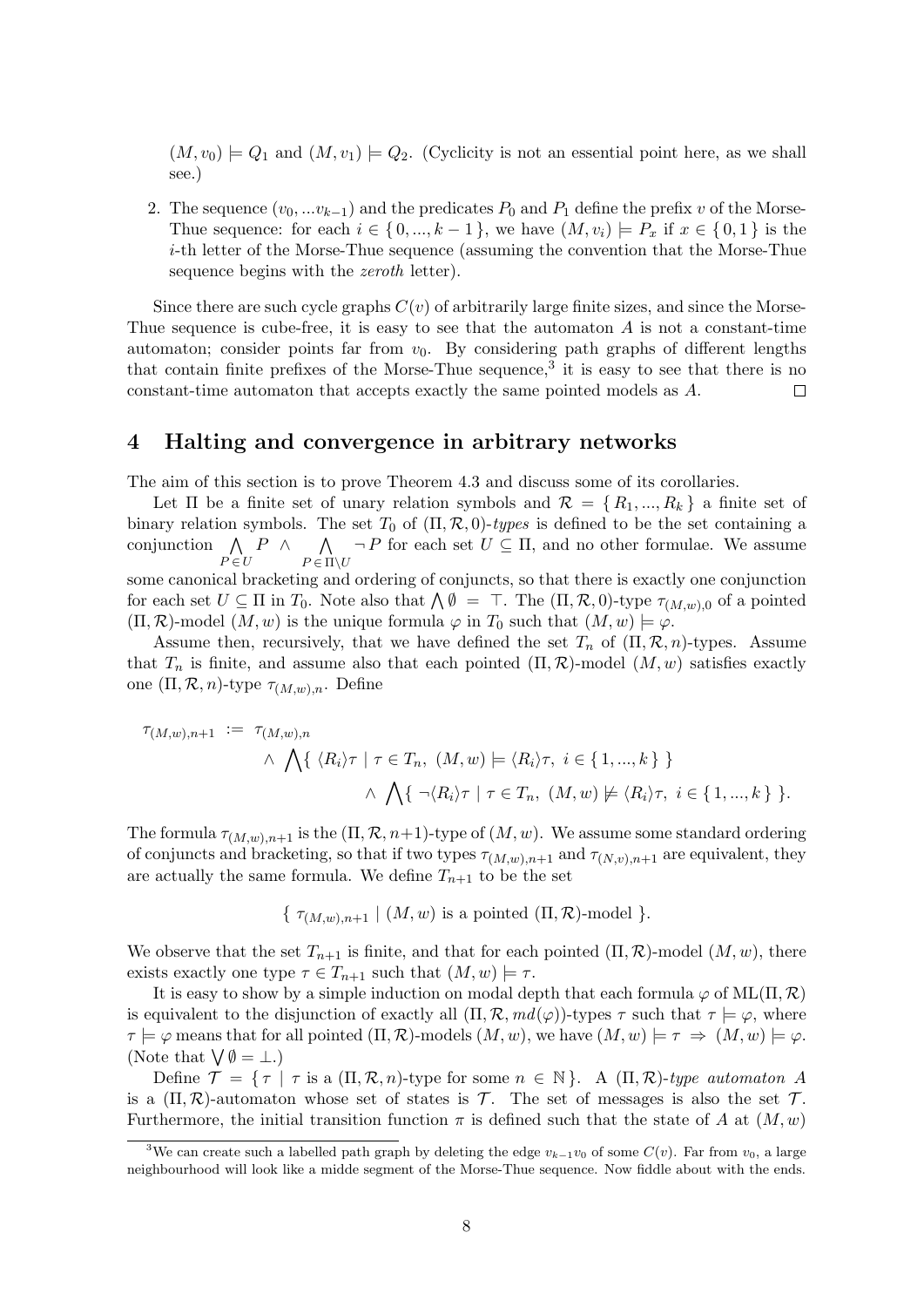in round  $n = 0$  is the  $(\Pi, \mathcal{R}, 0)$ -type  $\tau_{(M,w),0}$ . Let  $(N_1, ..., N_k)$  be a sequence of sets of  $(\Pi, \mathcal{R}, n)$ -types. If  $\tau_n$  is a  $(\Pi, \mathcal{R}, n)$ -type, we define  $\delta((N_1, ..., N_k), \tau_n)$  to be the type

τ<sup>n</sup> ∧ ^ { hR1iτ | τ ∈ N<sup>1</sup> } ∧ ^ { ¬hR1iτ | τ ∈ T<sup>n</sup> \ N<sup>1</sup> } . . . ^ { hRkiτ | τ ∈ N<sup>k</sup> } ∧ ^ { ¬hRkiτ | τ ∈ T<sup>n</sup> \ N<sup>k</sup> },

when such a type exists. Otherwise and on other kinds of inputs,  $\delta$  is defined arbitrarily. The message construction function  $\mu$  is defined such that  $\mu(\tau, R_i) = \tau$  for each  $R_i$ . The sets of accepting and rejecting states can be defined differently for different type automata. It is easy to see that the state of any type automaton A at  $(M, w)$  in round n is  $\tau$  iff the  $(\Pi, \mathcal{R}, n)$ -type of  $(M, w)$  is  $\tau$ .

The following proposition generalizes Theorem 4 of the article [6].

**Proposition 4.1.** Let  $\Pi$  and  $\mathcal R$  be finite sets of unary and binary relation symbols, respectively. Let A be a  $(\Pi, \mathcal{R})$ -automaton. Let C be the class of all pointed  $(\Pi, \mathcal{R})$ -models. The class  $\mathcal{K} \subseteq \mathcal{C}$  of pointed models accepted by A is definable with respect to C by a (possibly infinite) disjunction  $\forall \Phi$  of formulae of ML( $\Pi, \mathcal{R}$ ), and the set  $\mathcal{J} \subseteq \mathcal{C}$  of pointed models rejected by A is definable with respect to C by a (possibly infinite) disjunction  $\bigvee \Psi$  of formulae of ML( $\Pi, \mathcal{R}$ ). If A specifies a local algorithm in some class  $\mathcal{H} \subseteq \mathcal{C}$  and  $\mathcal{M} \subseteq \mathcal{H}$  is the class of pointed models accepted by A in H, then there is a formula of  $ML(\Pi, \mathcal{R})$  that defines M with respect to  $H$ .

*Proof.* Let  $(M, w)$  be a pointed  $(\Pi, \mathcal{R})$ -model. Let A be  $(\Pi, \mathcal{R})$ -automaton. Let  $n \in \mathbb{N}$ . We let  $A((M, w), n)$  denote the state of the automaton A at the node w in round n. We shall first show that for all  $n \in \mathbb{N}$  and all pointed  $(\Pi, \mathcal{R})$ -models  $(M, w)$  and  $(N, v)$ , if the models  $(M, w)$  and  $(N, v)$  satisfy exactly the same  $(\Pi, \mathcal{R}, n)$ -type, then  $A((M, w), k) = A((N, v), k)$ for each  $k \leq n$  and each  $(\Pi, \mathcal{R})$ -automaton A. We prove the claim by induction on n. For  $n = 0$ , the claim holds trivially by definition of the transition function  $\pi$ .

Let  $(M, w)$  and  $(N, v)$  be pointed  $(\Pi, \mathcal{R})$ -models that satisfy exactly the same  $(\Pi, \mathcal{R}, n +$ 1)-type  $\tau_{n+1}$ . Let A be an automaton and  $\delta$  the transition function of A. Call  $q_n$  =  $A((M, w), n)$  and  $q_{n+1} = A((M, w), n+1)$ . Assume that  $\tau_{n+1}$  is the formula

> . . .

$$
\tau_n \ \wedge \ \bigwedge \{ \ \langle R_1 \rangle \tau \mid \tau \in N_1 \ \} \wedge \ \bigwedge \{ \ \neg \langle R_1 \rangle \tau \mid \tau \in T_n \setminus N_1 \ \}
$$

$$
\bigwedge \{ \ \langle R_k \rangle \tau \mid \tau \in N_k \ \} \land \ \bigwedge \{ \ \neg \langle R_k \rangle \tau \mid \tau \in T_n \setminus N_k \ \}.
$$

The models  $(M, w)$  and  $(N, v)$  satisfy the same  $(\Pi, \mathcal{R}, n+1)$ -type  $\tau_{n+1}$ , and therefore they must satisfy the same  $(\Pi, \mathcal{R}, n)$ -type  $\tau_n$ . By the induction hypothesis, we therefore conclude that  $A((N, v), n) = q_n$ .

Let us then define that if L is the set of exactly all  $(\Pi, \mathcal{R}, n)$ -types  $\tau$  such that  $(M, w) \models$  $\langle R_i \rangle \tau$ , then L is the set of  $(\Pi, \mathcal{R}, n)$ -types realized by the  $R_i$ -successors of w.

Let  $i \in \{1, ..., k\}$ . Since  $(M, w)$  and  $(N, v)$  satisfy the same  $(\Pi, \mathcal{R}, n+1)$ -type  $\tau_{n+1}$ , the set of  $(\Pi, \mathcal{R}, n)$ -types realized by the  $R_i$ -successors of w is the same as the set realized by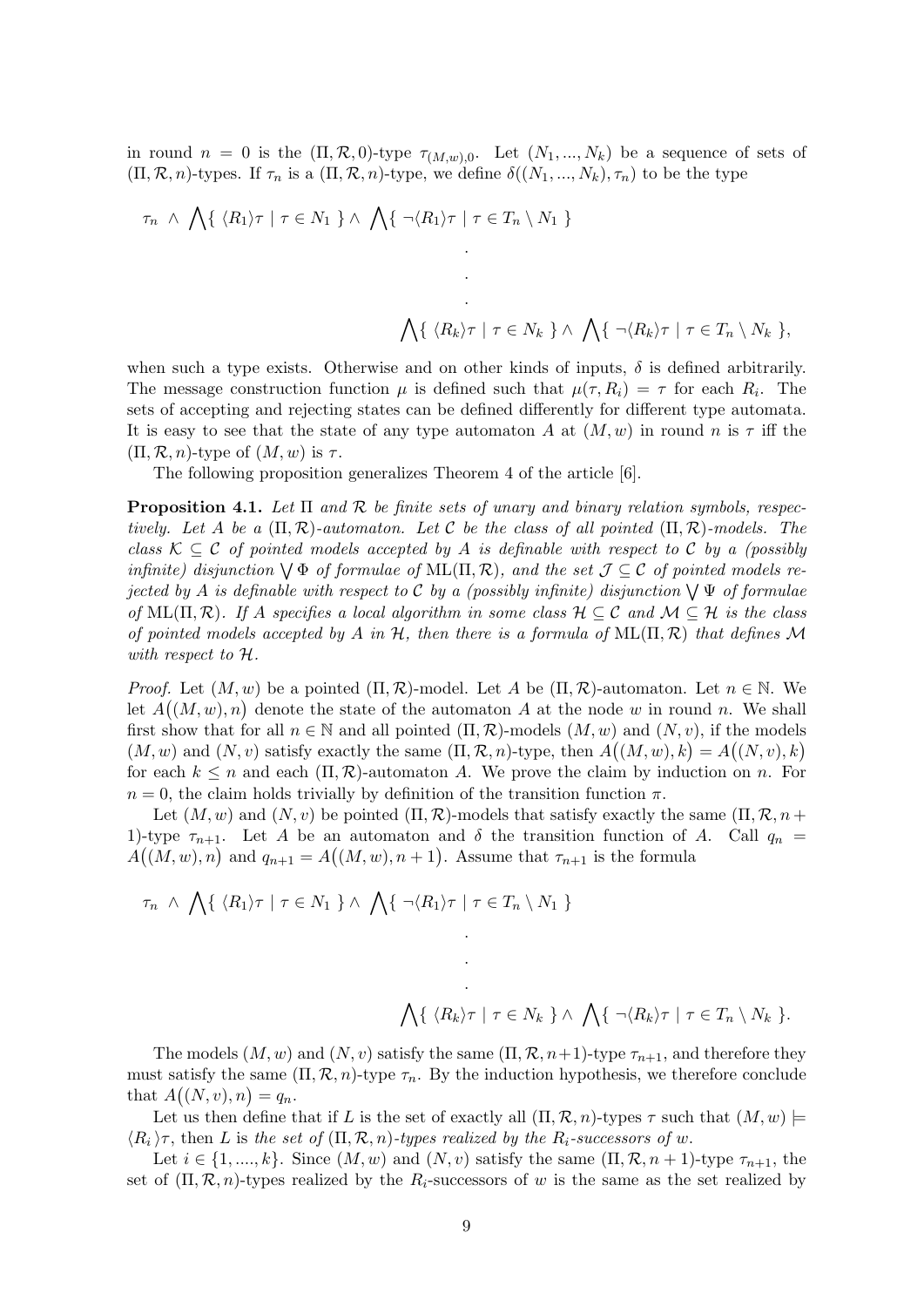the  $R_i$ -successors of v: that set is  $N_i$  in both cases. Therefore, by the induction hypothesis, the set of states obtained by the  $R_i$ -successors of w in round n is exactly the same as the set of states obtained by the  $R_i$ -successors of v in round n. This is true for an arbitrary  $i \in \{1, ..., k\}$ . Thus the k-tuple of message sets received by w in round  $n + 1$  is exactly the same as the k-tuple received by v. Therefore, since  $A((N, v), n) = A((M, w), n) = q_n$ , we conclude that  $A((N, v), n+1) = q_{n+1}$ , as required.

We have now established that if  $(M, w)$  an  $(N, v)$  satisfy the same  $(\Pi, \mathcal{R}, n)$ -type, then any automaton A produces the same state at  $(M, w)$  and  $(N, v)$  in all rounds  $m \leq n$ . We are ready to complete the proof of the proposition.

Let A be an arbitrary  $(\Pi, \mathcal{R})$ -automaton. Define

 $\mathcal{T} = \{ \tau \mid \tau \text{ is a } (\Pi, \mathcal{R}, n) \text{-type for some } n \in \mathbb{N} \}.$ 

Let  $\Phi$  denote the set of exactly all types  $\tau \in \mathcal{T}$  such that for some n, the type  $\tau$  is the  $(\Pi, \mathcal{R}, n)$ -type of some pointed  $(\Pi, \mathcal{R})$ -model  $(M, w)$ , and furthermore, the automaton A accepts  $(M, w)$  in round n. Define the possibly infinite disjunction  $\bigvee \Phi$ . We shall establish that for all pointed  $(\Pi, \mathcal{R})$ -models  $(M, w)$ , we have  $(M, w) \models \bigvee \Phi$  iff A accepts  $(M, w)$ .

Assume that  $(M, w) \models \bigvee \Phi$ . Thus  $(M, w) \models \tau_n$  for some  $(\Pi, \mathcal{R}, n)$ -type  $\tau_n$  of some pointed model  $(M', w')$  accepted by A in round n. Now  $(M, w)$  and  $(M', w')$  satisfy the same  $(\Pi, \mathcal{R}, n)$ -type  $\tau_n$ , so A produces exactly the same state at  $(M, w)$  as at  $(M', w')$  in all rounds  $l \leq n$ . Therefore  $(M, w)$  must be accepted by A in round n.

Assume that  $(M, w)$  is accepted by the automaton A. The pointed model  $(M, w)$  is accepted in some round n, and thus the  $(\Pi, \mathcal{R}, n)$ -type of  $(M, w)$  is one of the formulae in  $\Phi$ . Therefore  $(M, w) \models \bigvee \Phi$ .

Let C be the class of exactly all pointed  $(\Pi, \mathcal{R})$ -models and  $\mathcal{K} \subset \mathcal{C}$  the class of pointed models accepted by A. We have established that  $\setminus \Phi$  defines the class  $\mathcal{K} \subseteq \mathcal{C}$  with respect to C. Let  $\mathcal{J} \subseteq \mathcal{C}$  be the class of pointed models rejected by A. Let  $\Psi$  be the set of types  $\tau \in \mathcal{T}$ such that for some n, the type  $\tau$  is the  $(\Pi, \mathcal{R}, n)$ -type of some pointed  $(\Pi, \mathcal{R})$ -model  $(M, w)$ , and furthermore, the automaton A rejects  $(M, w)$  in round n. By an argument practically identical to the one above establishing that K is definable by  $\forall \Phi$ , one can establish that  $\bigvee \Psi$  defines the class  $\mathcal J$  with respect to  $\mathcal C$ .

If A defines a local algorithm in some class  $\mathcal{H} \subseteq \mathcal{C}$ , then for some  $l \in \mathbb{N}$ , each pointed model in H is either accepted or rejected in some round  $l' \leq l$ . Let  $\mathcal{H}' \subseteq \mathcal{H}$  be the class of pointed models accepted by A in H. Define  $\Gamma$  to the set of types  $\tau \in \mathcal{T}$  such that  $\tau$  is the  $(\Pi, \mathcal{R}, n)$ -type of some  $(M', w') \in \mathcal{H}$  accepted in round n. The set  $\Gamma$  is finite, and the argument above shows that  $\bigvee \Gamma$  defines  $\mathcal{H}'$  with respect to  $\mathcal{H}$ .  $\Box$ 

**Theorem 4.2** (Compactness Theorem, see [9]). Assume T is a set of formulae of  $FO(\Pi, \mathcal{R})$ such that for each finite subset  $T'$  of T, there exists a  $(\Pi, \mathcal{R})$ -interpretation  $(M, f)$  such that  $(M, f) \models T'.$  Then there exists a  $(\Pi, \mathcal{R})$ -interpretation  $(M, f)$  such that  $(M, f) \models T$ .

It is an immediate consequence of the compactness theorem that if  $T \models \varphi$ , then there is a finite subset T' of T such that  $T' \models \varphi$ .

**Theorem 4.3.** Let  $\Pi$  and  $\mathcal{R}$  be finite sets of unary and binary relation symbols. Let  $\mathcal{C}$ be the class of all pointed  $(\Pi, \mathcal{R})$ -models. Let  $\mathcal{H} \subseteq \mathcal{C}$  be a class definable by a first-order  $(\Pi, \mathcal{R})$ -sentence. If a  $(\Pi, \mathcal{R})$ -automaton converges in H, then it specifies a local algorithm in H.

*Proof.* Assume a  $(\Pi, \mathcal{R})$ -automaton A converges in  $\mathcal{H} \neq \emptyset$ . Let  $\mathcal{K} \subseteq \mathcal{H}$  be the class of pointed models accepted by A in H. By the proof of Proposition 4.1, there is a disjunction  $\bigvee \Phi$  of types that defines K with respect to H and a disjunction  $\bigvee \Psi$  of types that defines  $\mathcal{H} \setminus \mathcal{K}$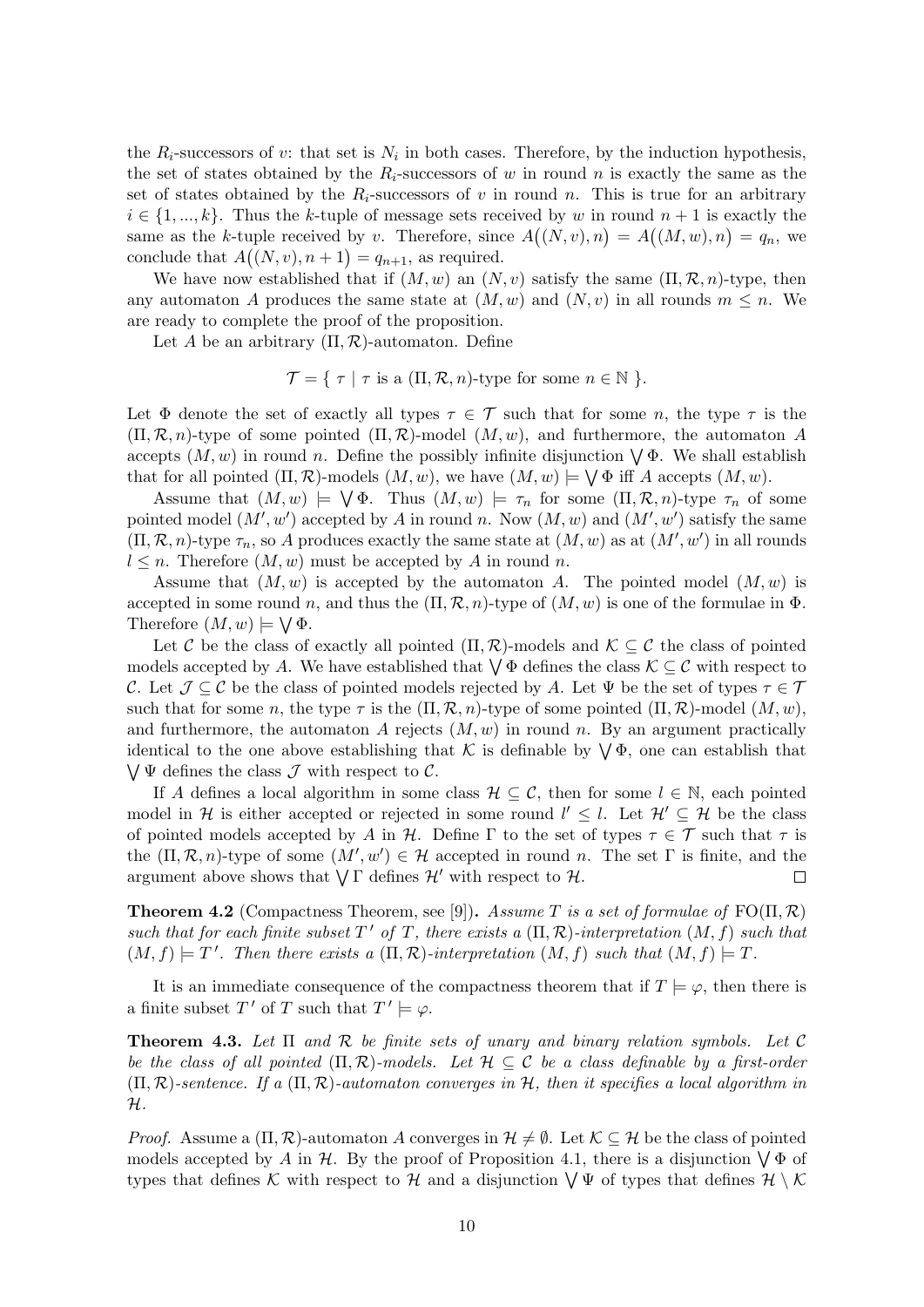with respect to H. The  $(\Pi, \mathcal{R}, n)$ -type of a pointed  $(\Pi, \mathcal{R})$ -model  $(M, w) \in \mathcal{H}$  is in  $\Phi$  iff the automaton A accepts  $(M, w)$  in round n. Similarly, the  $(\Pi, \mathcal{R}, n)$ -type of  $(N, v) \in \mathcal{H}$  is in  $\Psi$ iff the automaton A rejects  $(N, v)$  in round n.

Let  $\psi$  be a first-order sentence that defines the class H. Let  $T = \{ \neg St_x(\varphi) \mid \varphi \in \Phi \}$ and  $Y = \{\neg St_x(\varphi) \mid \varphi \in \Psi\}$ . Since  $\bigvee \Phi$  defines K with respect to H and  $\bigvee \Psi$  defines  $K \setminus \mathcal{H}$ with respect to H, we have  $T \cup Y \cup {\psi} \models \bot$ . By the compactness theorem, there is a finite set  $U \subseteq T \cup Y \cup \{\psi\}$  such that  $U \models \bot$ . Let  $S = U \cap T$  and  $X = U \cap Y$ . Now, define  $S^* = \{ \varphi \in \text{ML}(\Pi, \mathcal{R}) \mid St_x(\varphi) \in S \}.$  Define  $X^*$ ,  $T^*$  and  $Y^*$  analogously. We shall next establish that  $\bigwedge X^*$  defines K with respect to H.

Assume  $(M, w) \in \mathcal{K}$ . Thus  $(M, w) \models Y^*$ , and hence  $(M, w) \models \bigwedge X^*$ . Assume then that  $(N, v) \in \mathcal{H} \setminus \mathcal{K}$ . Therefore  $(N, v) \models T^*$  (and thus  $(N, v) \models S^*$ ). Since  $(N, v) \in \mathcal{H}$ , we have  $N \models \psi$ . Now assume, for the sake of contradiction, that  $(N, v) \models \bigwedge X^*$ . Therefore  $(N, f[x \mapsto v]) \models T \cup X \cup \{\psi\},\$  whence  $(N, v) \models \bot$  (since  $U \models \bot$ ). This is a contradiction.

We then establish that  $\bigwedge S^*$  defines  $\mathcal{H} \setminus \mathcal{K}$  with respect to  $\mathcal{H}$ . Assume  $(M, w) \in \mathcal{H} \setminus \mathcal{K}$ . Thus  $(M, w) \models T^*$ , and hence  $(M, w) \models \bigwedge S^*$ . Assume then that  $(N, v) \in \mathcal{K}$ . Therefore  $(N, v) \models Y^*$  (and thus  $(N, v) \models X^*$ ). Since  $(N, v) \in \mathcal{H}$ , we have  $N \models \psi$ . Now assume, for the sake of contradiction, that  $(N, v) \models \bigwedge S^*$ . Therefore  $(N, f[x \mapsto v]) \models S \cup Y \cup \{\psi\},\$ whence  $(N, v) \models \bot$  (since  $U \models \bot$ .) This is a contradiction.

The finite sets  $X^*$  and  $S^*$  are negations of types. Let  $\Psi'$  be the set of types whose negations are in  $X^*$  and  $\Phi'$  the set of types whose negations are in  $S^*$ . Notice indeed that  $\Psi' \subseteq \Psi$  and  $\Phi' \subseteq \Phi$ . The disjunction  $\bigvee \Phi'$  defines K with respect to H, and the disjunction  $\bigvee \Psi'$  defines  $\mathcal{H} \setminus \mathcal{K}$  with respect to  $\mathcal{H}$ . Let n be the greatest integer j such that there is a  $(\Pi, \mathcal{R}, j)$ -type in  $\Phi' \cup \Psi'$ . For each pointed model  $(M, w)$  in H, the automaton A either accepts or rejects  $(M, w)$  in some round  $m \leq n$ . To see this, let  $(M, w) \in \mathcal{K}$ . Thus  $(M, w) \models \bigvee \Phi',$ so  $(M, w) \models \tau$  for some  $(\Pi, \mathcal{R}, i)$ -type  $\tau$ , where  $i \leq n$ . Since  $\Phi' \subseteq \Phi$ , we have  $\tau \in \Phi$ , and this means that  $(M, w)$  is accepted in round i by A. The argument is similar when  $(M, w) \in \mathcal{H} \backslash \mathcal{K}$ .  $\Box$ Therefore A specifies a local algorithm in  $H$ .

As we saw in Section 2, each class  $\mathcal{PN}(n)$  is definable by a related first-order sentence  $\varphi_{\text{PN}(n)}$ . Hence all halting algorithms in the port-numbering model are local algorithms. This is the main corollary of the investigations in this section. In Section 3 we saw that finiteness gives rise to halting non-local behaviour. What kinds of other non-first-order properties are there that lead to the existence of non-local halting algorithms?

#### 5 Concluding considerations

One of the immediate observations based on the above investigations is that Theorem 4.3 can surely be generalized in a range of interesting canonical ways. One intriguing idea that should be pursued involves considering novel classes of automata whose behaviour can be captured by modal logics with (first-order definable) generalized modalities. Graded modalities are an example of generalized modalities, but only an example. One can define, for example that,  $(M, w) \models \langle R, S \rangle (P, Q)$  iff  $(M, f[x \mapsto w]) \models \exists y \exists z \exists v (R(x, y) \land S(y, z) \land P(z) \land Q(v)),$  or whatever.

There is no essential reason to limit attention to modalities that deal only with binary and unary relations and output sets. However, let us consider modalities that satisfy such limitations. Each such modality is associated with a *width*  $(n, m) \in \mathbb{N} \times \mathbb{N}$ , where *n* is the number of input unary relations and  $m$  the number of input binary relations. For example, the width of the formula  $\langle R, S \rangle (P, Q)$  above is (2, 2), and the width of the ordinary Kripke formula  $\langle R \rangle P$  is (1, 1). Formally, a modality of width  $(n, m)$  is a class function F (too large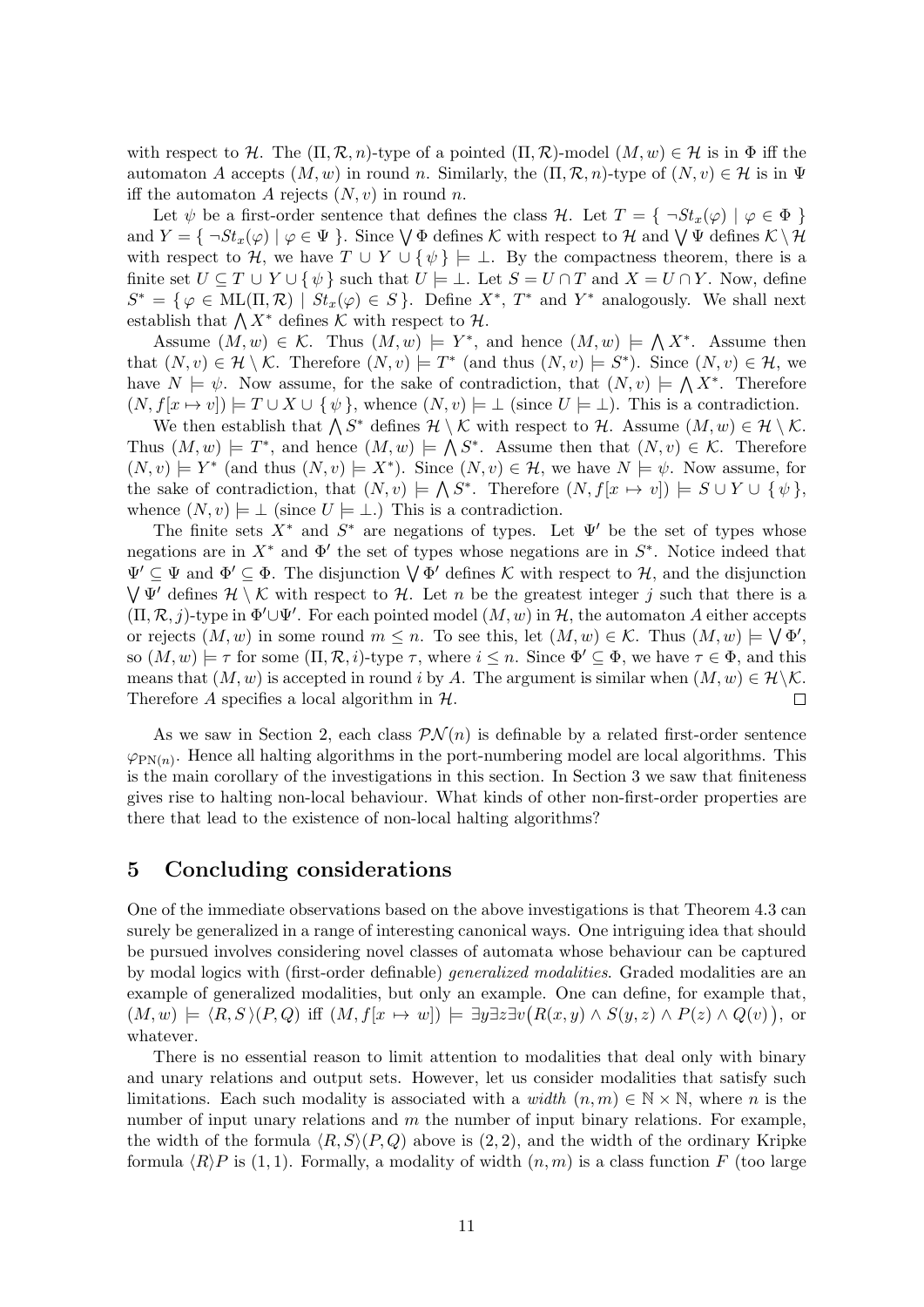to be a set) that maps any structure  $(W, P_1, ..., P_n, R_1, ..., R_m)$  to a subset of the domain W; here  $P_i$  are unary and  $R_i$  binary relations. The operator  $F$  satisfies the constraint that if f is an isomorphism from  $(W, P_1, ..., P_n, R_1, ..., R_m)$  to  $(U, P'_1, ..., P'_n, R'_1, ..., R'_m)$ , then  $f(F((W, P_1, ..., P_n, R_1, ..., R_m))) = F((U, P'_1, ..., P'_n, R'_1, ..., R'_m))$ . The logic that deals with such modalities can be based on a grammar of the type

$$
\varphi \ ::= \top | P | \neg \varphi | (\varphi_1 \land \varphi_2) | \langle S_{i_1}, ..., S_{i_m} \rangle (\varphi_1, ..., \varphi_n),
$$

where  $P \in \Pi$  are unary and  $S_{i_1},...,S_{i_m} \in \mathcal{R}$  binary relation symbols; here the models considered are pointed  $(\Pi, \mathcal{R})$ -models. The semantics asserts that  $(M, w) \models \langle S_{i_1}, ..., S_{i_m} \rangle (\varphi_1, ..., \varphi_n)$ iff we have

$$
w \in F(Dom(M), ||\varphi_1||^M, ..., ||\varphi_n||^M, S_{i_1}^M, ..., S_{i_m}^M),
$$

where  $\|\varphi_i\|^M = \{ w \in Dom(M) \mid (M, w) \models \varphi_i \}.$ 

Notice that modalities do not have to be local in any sense. But of course one can define several interesting classes of local modalities. Define a contact modality of width  $(n, m)$  to be an isomorphically closed class C of structures  $(W, c, P_1, ..., P_n, R_1, ..., R_m)$ , where c is a constant,  $P_i$  are unary and  $R_i$  binary relations. The related language can be based on a grammar of the type given above. In order to define the semantics, let  $(M, w)$  be a pointed  $(\Pi, \mathcal{R})$ -model, where  $\mathcal{R} = \{S_1, ..., S_l\}$ . Let us define the semantics for a formula  $\langle S_{i_1},...,S_{i_m}\rangle(\varphi_1,...,\varphi_n)$ . Let  $n(w)$  denote the set

$$
\{ u \in Dom(M) \mid (w, u) \in S_{i_1}^M \cup ... \cup S_{i_m}^M \text{ or } (u, w) \in S_{i_1}^M \cup ... \cup S_{i_m}^M \}.
$$

Call  $B = n(w) \cup \{w\}$ . The semantics now dictates that  $(M, w) \models \langle S_{i_1}, ..., S_{i_m} \rangle (\varphi_1, ..., \varphi_n)$  iff

$$
(B, w, ||\varphi_1||^M \cap B, ..., ||\varphi_n||^M \cap B, S_{i_1}^M \upharpoonright B, ..., S_{i_m}^M \upharpoonright B) \in \mathcal{C},
$$

where  $S_{i_j}^M \upharpoonright B$  is the restriction of the relation  $S_{i_j}^M$  to the set B. So, essentially the formula only scans a local neigbourhood of the evaluation point w (and thus there can be a lot of junk in  $\mathcal{C}$ ; it is easy to work out a cleaner definition of the same class of operators, if desired).

Define a *successor modality* of width  $(n, 1)$  to be an isomorphically closed class C of structures  $(W, P_1, ..., P_n)$ . Here  $P_i$  are unary relations. The related language is given by the grammar

$$
\varphi \ ::= \ \top \ | \ P \ | \ \neg \varphi \ | \ (\varphi_1 \wedge \varphi_2) \ | \ \langle S \rangle(\varphi_1,...,\varphi_n),
$$

where  $P \in \Pi$  are unary and  $S \in \mathcal{R}$  binary relation symbols. Let  $(M, w)$  be a pointed  $(\Pi, \mathcal{R})$ -model, and let  $S \in \mathcal{R}$ . Consider a formula  $\langle S \rangle(\varphi_1, ..., \varphi_n)$ . Let B denote the set

$$
\{ u \in Dom(M) \mid (w, u) \in S^M \}.
$$

The semantics now dictates that  $(M, w) \models \langle S \rangle (\varphi_1, ..., \varphi_n)$  iff

$$
(B, ||\varphi_1||^M \cap B, ..., ||\varphi_n||^M \cap B) \in \mathcal{C}.
$$

In addition to concrete automata, one can consider abstract devices that scan—in one way or another— the model they sit in (or on). Let  $(\Pi, \mathcal{R})$  be a pair of finite sets of unary and binary relation symbols, respectively. Let  $l \in \mathbb{N}$  and let F be the set of finite and countably infinite disjunctions of first-order  $(\Pi, \mathcal{R})$ -formulae  $\varphi(x_1, ..., x_l)$  with exactly the l free variables  $x_1, ..., x_l$ . Let  $f : \mathbb{N} \to \mathbb{F}$  and  $g : \mathbb{N} \to \mathbb{F}$  be functions. Let M be a  $(\Pi, \mathcal{R})$ -model and  $\overline{v} = (v_1, ..., v_l)$  an *l*-tuple of elements in the domain of M. We say that  $(f, g)$  accepts  $(M, \overline{v})$  in round *n* if the following conditions hold.

1.  $(M, [x_1 \mapsto v_1, ..., x_l \mapsto v_l]) \models f(n)$ .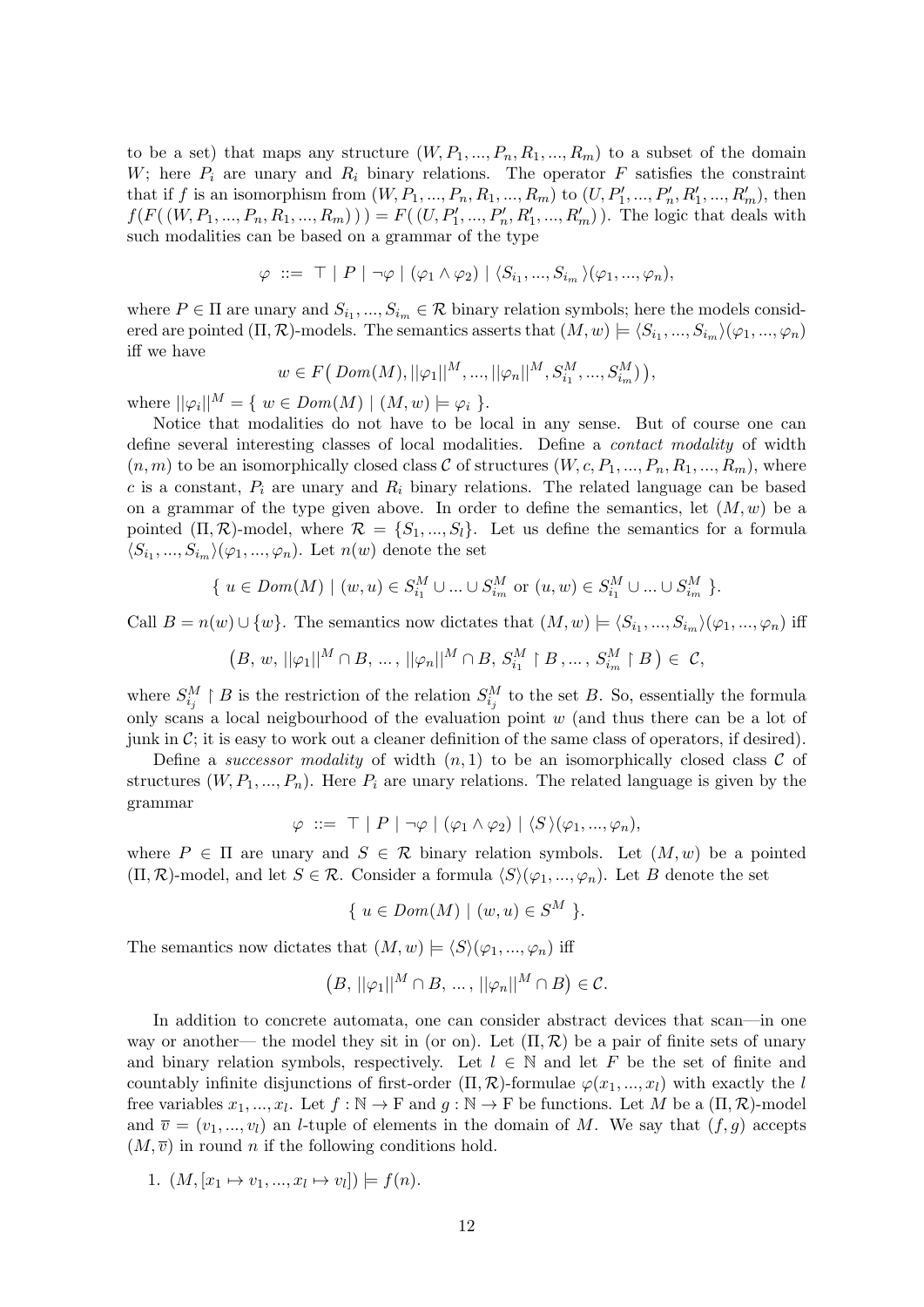- 2. For all  $m < n, (M, [x_1 \mapsto v_1, ..., x_l \mapsto v_l]) \not\models f(m)$ .
- 3. For all  $m \leq n$ ,  $(M, [x_1 \mapsto v_1, ..., x_l \mapsto v_l]) \not\models g(m)$ .

We say that  $(f, g)$  rejects  $(M, \overline{v})$  in round n if  $(g, f)$  accepts  $(M, \overline{v})$  in round n. We say that  $(f, g)$  converges on  $(M, \overline{v})$  if  $(f, g)$  either accepts or rejects  $(M, \overline{v})$  in some round  $n \in \mathbb{N}$ .

Let C be some class of structures  $(M, \overline{v})$ , where  $\overline{v}$  is an *l*-tuple of elements in the domain of the  $(\Pi, \mathcal{R})$ -model M. We say that  $(f, g)$  converges in C if it converges on every structure in C. We say that the pair  $(f, g)$  is local in C if there exists an  $n \in \mathbb{N}$  such that for each structure  $(M, \overline{v})$  in C, the pair  $(f, g)$  either accepts of rejects  $(M, \overline{v})$  in some round  $m \leq n$ . Assume there exist some *n* and *m* and some  $(M, \overline{v}) \in \mathcal{C}$  such that  $(M, [x_1 \mapsto v_1, ..., x_l \mapsto v_l]) \models f(n)$  and  $(M, [x_1 \mapsto v_1, ..., x_l \mapsto v_l]) \models g(m)$ . Then we say that  $(f, g)$  is not refining in C. Otherwise  $(f, g)$  is refining in C.

We say that  $\mathcal C$  is definable by a first-order theory if there exists a possibly infinite set  $B$ of first-order  $(\Pi, \mathcal{R})$ -formulae  $\varphi(x_1, ..., x_l)$  with exactly the l free variables  $x_1, ..., x_l$  such that for each  $(\Pi, \mathcal{R})$ -model M and each *l*-tuple  $\overline{v}$  of elements in the domain of M, we have

$$
(M, [x_1 \mapsto v_1, ..., x_l \mapsto v_l]) \models \bigwedge B \text{ iff } (M, \overline{v}) \in \mathcal{C}.
$$

**Theorem 5.1.** Assume C is definable by a first-order theory. Then, if  $(f, q)$  is refining and converges in  $\mathcal{C}$ , it is local in  $\mathcal{C}$ .

*Proof.* Assume  $(f, g)$  is refining and converges in  $C \neq \emptyset$ . Call  $\Phi = \{ \varphi \mid \varphi \in f(n) \text{ for some } n \}$ , where  $\varphi \in f(n)$  means that  $\varphi$  is one of the disjuncts of  $f(n)$ . Similarly, let  $\Psi = \{ \varphi \mid \varphi \in f(n) \}$ g(n) for some n }. Let  $T = \{ \neg \varphi \mid \varphi \in \Phi \}$  and  $Y = \{ \neg \varphi \mid \varphi \in \Psi \}$ . Let the theory H define C. Since  $(f, g)$  converges in C, we have  $T \cup Y \cup H \models \bot$ . By the compactness theorem, there is a finite set  $U \subseteq T \cup Y \cup H$  such that  $U \models \bot$ . Let  $S = U \cap T$  and  $X = U \cap Y$ .

Next we show that X defines with respect to C the class of structures  $(M, \overline{v}) \in C$  accepted by  $(f, g)$ , and that S defines with respect to C the class of structures in C rejected by  $(f, g)$ .

Assume  $(M, \overline{v}) \in \mathcal{C}$  is accepted by  $(f, g)$ . As  $(f, g)$  is refining in C, thus  $(M, \overline{v}) \models Y$ , and hence  $(M, \overline{v}) \models X$ . Here  $(M, \overline{v}) \models Y$  means that  $(M, [x_1 \mapsto v_1, ..., x_l \mapsto v_l]) \models \bigwedge Y$ , and obviously similarly for X.

Assume then that  $(N,\overline{u}) \in \mathcal{C}$  is not accepted by  $(f,g)$ . Thus  $(N,\overline{u})$  is rejected by  $(f,g)$ . As  $(f, g)$  is refining in C, therefore  $(N, \overline{u}) \models T$  (and thus  $(N, \overline{u}) \models S$ ). Since  $(N, \overline{u}) \in \mathcal{C}$ , we have  $(N, \overline{u}) \models H$ . Now assume, for the sake of contradiction, that  $(N, \overline{u}) \models X$ . Therefore  $(N, \overline{u})$  =  $T \cup X \cup H$ , whence  $(N, \overline{u})$  =  $\bot$  (since  $U \models \bot$ ). This is a contradiction. Therefore X defines with respect to C the class of structures  $(M, \overline{v})$  in C accepted by  $(f, g)$ .

Assume  $(M, \overline{v}) \in \mathcal{C}$  is rejected by  $(f, g)$ . As  $(f, g)$  is refining in C, thus  $(M, \overline{v}) \models T$ , and hence  $(M, \overline{v}) \models S$ . Assume then that  $(N, \overline{u}) \in C$  is not rejected by  $(f, g)$ . Therefore  $(N, \overline{u}) \models Y$  (and thus  $(N, \overline{u}) \models X$ ). Since  $(N, \overline{u}) \in \mathcal{C}$ , we have  $(N, \overline{u}) \models H$ . Now assume, for the sake of contradiction, that  $(N, \overline{u}) \models S$ . Therefore  $(N, \overline{u}) \models S \cup Y \cup H$ , whence  $(N, \overline{u}) \models \bot$ . This is a contradiction. Therefore S defines with respect to C the class of structures  $(M, \overline{v})$  in C not accepted by  $(f, g)$ .

Call  $\Psi' = {\varphi \mid \neg \varphi \in X \}$  and  $\Phi' = {\varphi \mid \neg \varphi \in S \}$ . Notice that  $\Psi' \subseteq \Psi$  and  $\Phi' \subseteq \Phi$ . Notice also that by the above arguments concerning X and S, the finite disjunction  $\bigvee \Phi'$  defines with respect to C the class of structures in C accepted by  $(f, g)$ , and the finite disjunction  $\bigvee \Psi'$  defines with respect to C the class of structures in C not accepted by  $(f, g)$ . Therefore, for all  $(M, \overline{v}) \in \mathcal{C}$ , we have either  $(M, [x_1 \mapsto v_1, ..., x_l \mapsto v_l]) \models \bigvee \Phi'$  or  $(M, [x_1 \mapsto v_1, ..., x_l \mapsto v_l])$  $[v_l]$ )  $\models \bigvee \Psi'.$ 

Let n be the greatest integer i such that there exists a formula  $\varphi \in \Phi' \cup \Psi'$  satisfying the following conditions.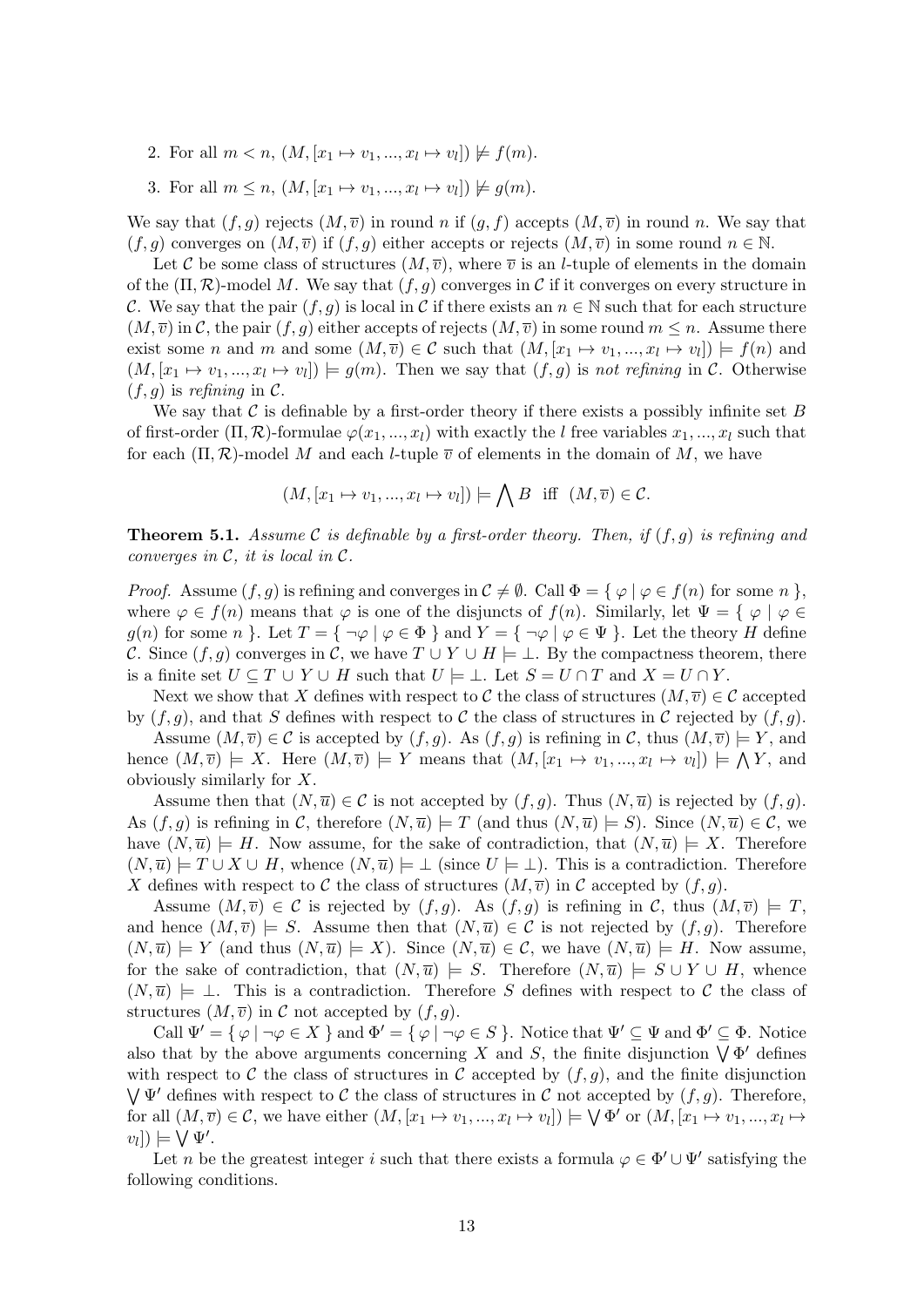- 1.  $\varphi$  is a disjunct of  $f(i)$  or  $g(i)$ .
- 2. If  $\varphi$  is a disjunct of  $f(i)$ , then for all  $j < i$ , the formula  $\varphi$  is not a disjunct of  $f(j)$ . Similarly, if  $\varphi$  is a disjunct of  $g(i)$ , then for all  $j < i$ , the formula  $\varphi$  is not a disjunct of  $g(j)$ .

Each formula in  $\Phi' \cup \Psi'$  satisfies the above two conditions for exactly one  $j \leq n$ . Therefore, for an arbitrary structure  $(M, \overline{v}) \in \mathcal{C}$  accepted by  $(f, g)$ , since we have  $(M, [x_1 \mapsto v_1, ..., x_l \mapsto$  $[v_l]$   $\models \bigvee \Phi'$ , we must also have  $(M, [x_1 \mapsto v_1, ..., x_l \mapsto v_l]) \models f(m)$  for some  $m \leq n$ . For a structure  $(N, \overline{u}) \in \mathcal{C}$  not accepted by  $(f, g)$ , since  $(N, [x_1 \mapsto u_1, ..., x_l \mapsto u_l]) \models \bigvee \Psi'$ , we have  $(N, [x_1 \mapsto u_1, ..., x_l \mapsto u_l]) \models g(k)$  for some  $k \leq n$ . Therefore  $(f, g)$  specifies a local algorithm in C. П

Note that in the finite, a countably infinite disjunction (conjunction) of first-order formulae can define any isomorphically closed class of models of a finite vocabulary. Therefore, in the finite, the framework with computation systems  $(f, g)$  and first-order theory definable classes of models in a sense contains a rather extremely comprehensive variety of distributed computation models. Theorem 5.1 shows that if infinite models are included in the picture, convergence of a refining  $(f, g)$  implies locality on first-order theory definable classes. Of course here the way infinite models are included into the picture is the way the systems  $(f, g)$ deal with infinite models. Even if a system  $S$  is in the finite contained in a system  $S'$  based on devices  $(f, q)$ , it is possible that there is some canonical way of extending the scope of S to include infinite models, and the resulting system is no longer contained in the system  $S'$ .

Is Theorem 5.1 surprising? Not necessarily. The equation  $F = ma$  of classical physics is surprising. It states that  $F = ma$ , not  $F = ma<sup>r</sup>$  with some random exponent r. The definition that  $F = ma^r$  or  $F = m^r a$ , with  $r \neq 1$ , would not do too well. To see this, place two objects A and B connected by a thin piece of thread on two tilted slopes that face each other. A hill with  $A$  and  $B$  on opposite slopes and connected via the top of the hill will do. By using homogenous pieces of matter, one can be reasonably sure that the mass  $m_A$  of A is more or less twice the mass  $m_B$  of B. By using smooth surfaces or light trolleys, frictional effects can be made negligible. Now, adjust the angles of the slopes such that the acceleration  $a_B$  of B (due to gravity) along the slope of B is twice the the acceleration  $a_A$  of A along the slope of A. Now  $m_A a_A = m_B a_B$ , so the system is stationary. It would not be stationary if F was  $m^r a$  with some sufficiently ugly r. This setting somehow seems to directly suggest that the quantities of mass, length and time, which superficially may appear independent of each other, are after all neatly connected and dependent on each other in some way. That is surprising. Innit? Right, is it? (Ha ha!)

Often one sees it first stated that it can be shown that every nonempty subset of  $N$  has a smallest number, indicating that this requires a proof, but still for example a transition from Dedekind infinity to infinity in terms of  $\mathbb N$  is later on made without stating that it can be shown that blah blah blah. So the transition then does not require a proof. That is surprising. Or perhaps it is random. It would be best not to implicitly claim the use of an axiomatic approach where it is not really employed. For another example, it is can be strange to first state here and there that the Axiom of Choice is employed, but still then go without comment from Dedekind infinity to infinity in terms of  $\mathbb N$ . Also, works that claim an axiomatic approach but still specify neither a notion of a model nor a formal language, can sometimes appear strange.

Writings stating that some informally specified mathematical theorem  $T$  is independent of ZFC without any effort to try to explain which first-order  $\{\in\}$ -formula is meant to correspond to  $T$ , can sometimes be surprising. We may be able to conclude that some Turing machine TM halts simply by looking at its specification, but whether the non-halting of TM is independent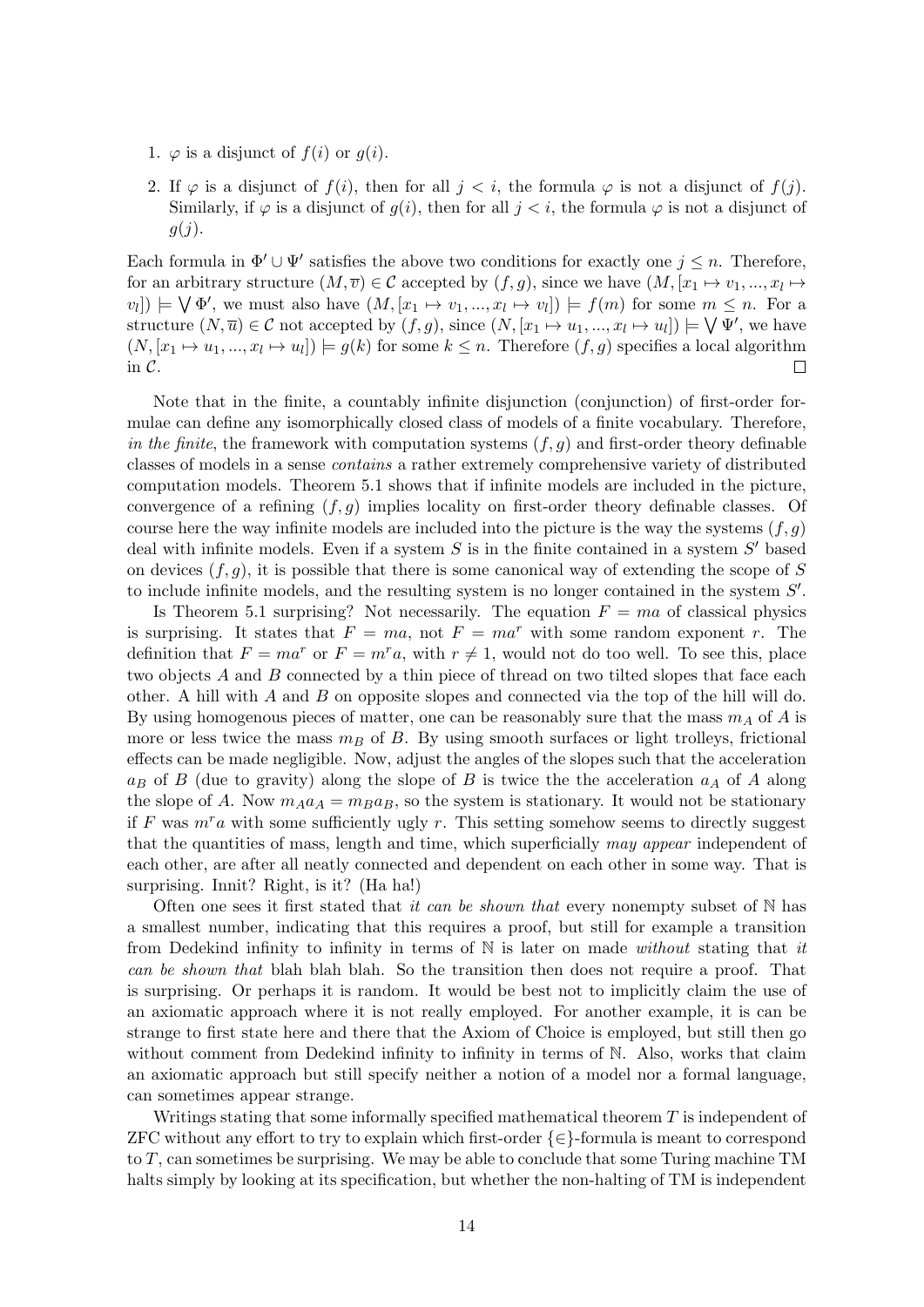of ZFC or a theorem of ZFC, depends on how we encode halting statements of Turing machines in first-order logic. In the absence of the Axiom of Choice, Dedekind inifinity and infinity in terms of N provide a simple example of an informal concept formulated in two non-equivalent ways. Its a wide world, innit? Perhaps Theorem 5.1 is surprising, perhaps not. But the relevance of the above three paragraphs to this article is surprising, innit?

Ok, that is enough cheeky stuff for now. We have looked at rather general frameworks where one can define logics that correspond to message passing automata and related devices. Let us then briefly have a look at a rather general framework for defining complexity classes for the port-numbering model (see [12]) and for computation in automata networks. (Local finiteness is assumed, i.e., all degrees of all nodes are finite.)

Let S be a countably infinite set of symbols. Consider words  $w, v \in S^*$ . Assume there exists a bijection  $f : \mathcal{S} \to \mathcal{S}$  (a renaming bijection) such that we have  $v = f(w_1) \cdot ... \cdot f(w_k)$ ; here  $w = w_1 \cdot ... \cdot w_k$ , where the symbols  $w_i$  are elements of S and  $\cdot$  the concatenation symbol. Then v is a renaming of w specified by the bijection f. We write  $v = f(w)$ .

Consider words  $u, t \in S^*$ . Assume that  $u = u_1 \cdot ... \cdot u_k$  and that there exists a bijection  $p: \{1, ..., k\} \times \{1, ..., k\}$  (a reordering bijection) such that  $t = u_{p(1)} \cdot ... \cdot u_{p(k)}$ . Then t is a reordering of u. We write  $t = p(u)$ . (Below it will be known from the context whether a renaming bijection or a reordering bijection is applied.)

Notice also that of course the empty word is a renaming of exactly itself, and a reordering of exactly itself.

Let  $E_k \subseteq \mathcal{S}^k \times \mathcal{S}^k$  be an equivalence relation on words of some length k such that the following conditions hold.

- 1. If  $uE_k v$  and  $f : S^* \to S^*$  is a renaming bijection, then  $f(u)E_k f(v)$ .
- 2. Let  $p: \{1, ..., k\} \rightarrow \{1, ..., k\}$  a reordering bijection. If  $uE_kv$ , then  $p(u) E_k p(v)$ .

Let us say that a union  $E = \bigcup_{k \in \mathbb{N}} E_k$  of such equivalence relations  $E_k$  is an *invariant* equivalence relation. With invariant equivalence relations  $E$  we can define a reasonably natural classification of input recognition capacities for message passing automata. This way it is possible to generalize the framework that leads to the different complexity classes SB, MB and VB defined in [12]. (Note that in [12], automata know the degree of the node they sit in, and two automata sitting in nodes of different degrees can behave very differently from the beginning of the computation process.) In the presence of a port numbering (or a local ordering of communication channels), at each round an automaton receives a word of messages: if there are three active input ports 1, 2 and 3, then the input word received is abc, when the messages from ports 1, 2 and 3 are  $a, b$  and  $c$ , respectively. Each invariant equivalence relation  $E \subseteq \mathcal{S}^* \times \mathcal{S}^*$  defines the class of automata that cannot distinguish between E-equivalent words. The invariance condition 1 above reflects the fact that automata classes should not be sensitive to particularities related to appearances of individual messages. Similarly, the invariance condition 2 reflects the fact that automata classes should not be sensitive to particularities related to port number indices. Logical constants, such as generalized quantifiers, are usually best defined in a similar spirit of invariance.

How about output construction capacities? One could define, for example, that an acceptable collection of all possible output words of a class of automata is any set  $L \subseteq \mathcal{S}^*$  such that L is closed under renaming and reordering. (If automata were strictly required to be able to produce some input word, one could add the condition that L contains a word of each length.) Each pair  $(E, L)$ , where E is an invariant equivalence relation, would then give rise to a complexity class EL. This is one natural way of defining a general class of complexity classes and generalizing the classification of [12].